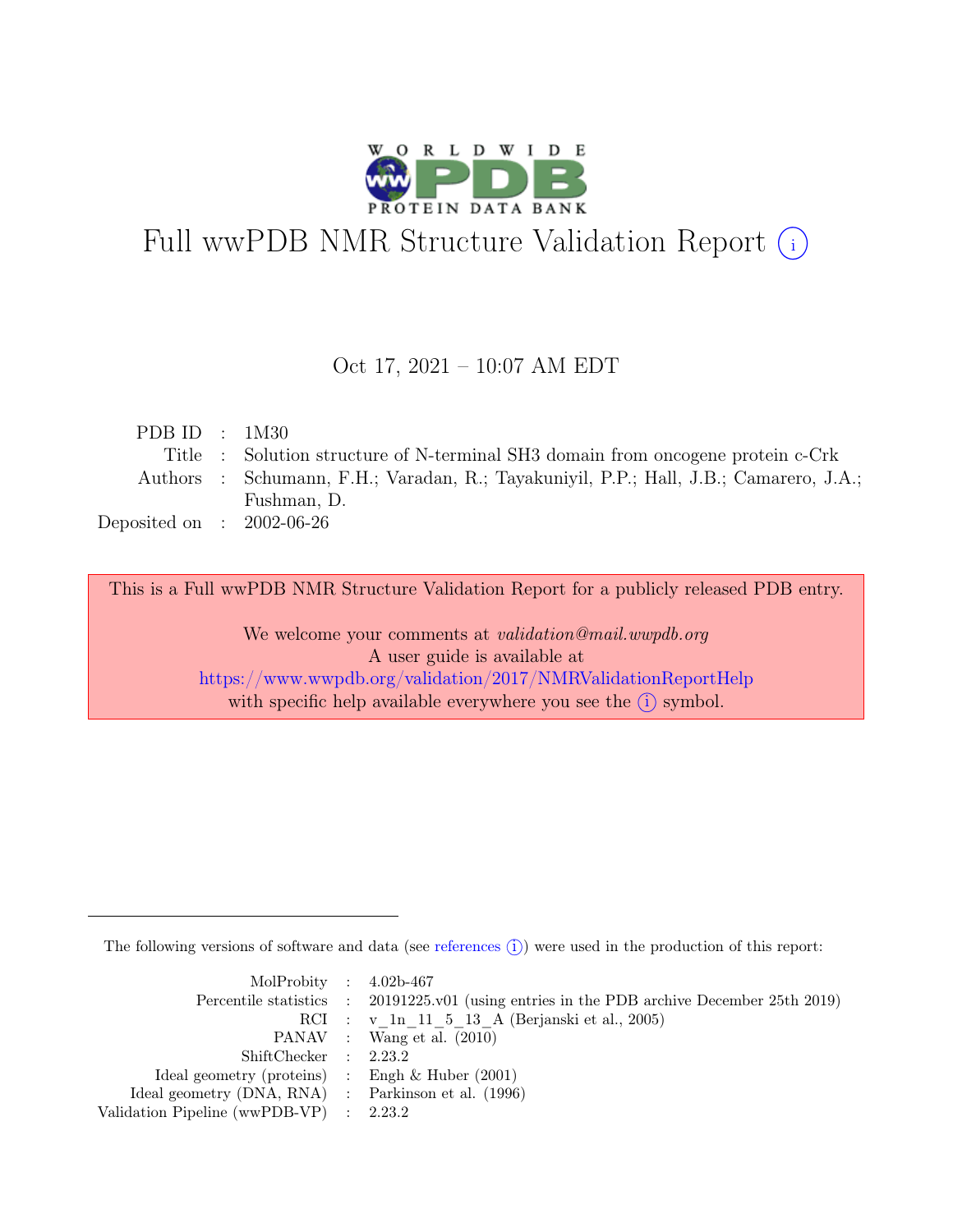# 1 Overall quality at a glance  $(i)$

The following experimental techniques were used to determine the structure: SOLUTION NMR

The overall completeness of chemical shifts assignment was not calculated.

Percentile scores (ranging between 0-100) for global validation metrics of the entry are shown in the following graphic. The table shows the number of entries on which the scores are based.



| Metric.               | Whole archive<br>$(\#Entries)$ | NMR archive<br>$(\#Entries)$ |
|-----------------------|--------------------------------|------------------------------|
| Clashscore            | 158937                         | 12864                        |
| Ramachandran outliers | 154571                         | 11451                        |
| Sidechain outliers    | 154315                         | 11428                        |

The table below summarises the geometric issues observed across the polymeric chains and their fit to the experimental data. The red, orange, yellow and green segments indicate the fraction of residues that contain outliers for  $>=$  3, 2, 1 and 0 types of geometric quality criteria. A cyan segment indicates the fraction of residues that are not part of the well-defined cores, and a grey segment represents the fraction of residues that are not modelled. The numeric value for each fraction is indicated below the corresponding segment, with a dot representing fractions  $\langle=5\%$ 

| Mol | ${\rm Chain}$ | Length            |     | Quality of chain |     |     |
|-----|---------------|-------------------|-----|------------------|-----|-----|
|     |               | $E_{\rm O}$<br>Эc | 16% | 52%              | 14% | 17% |

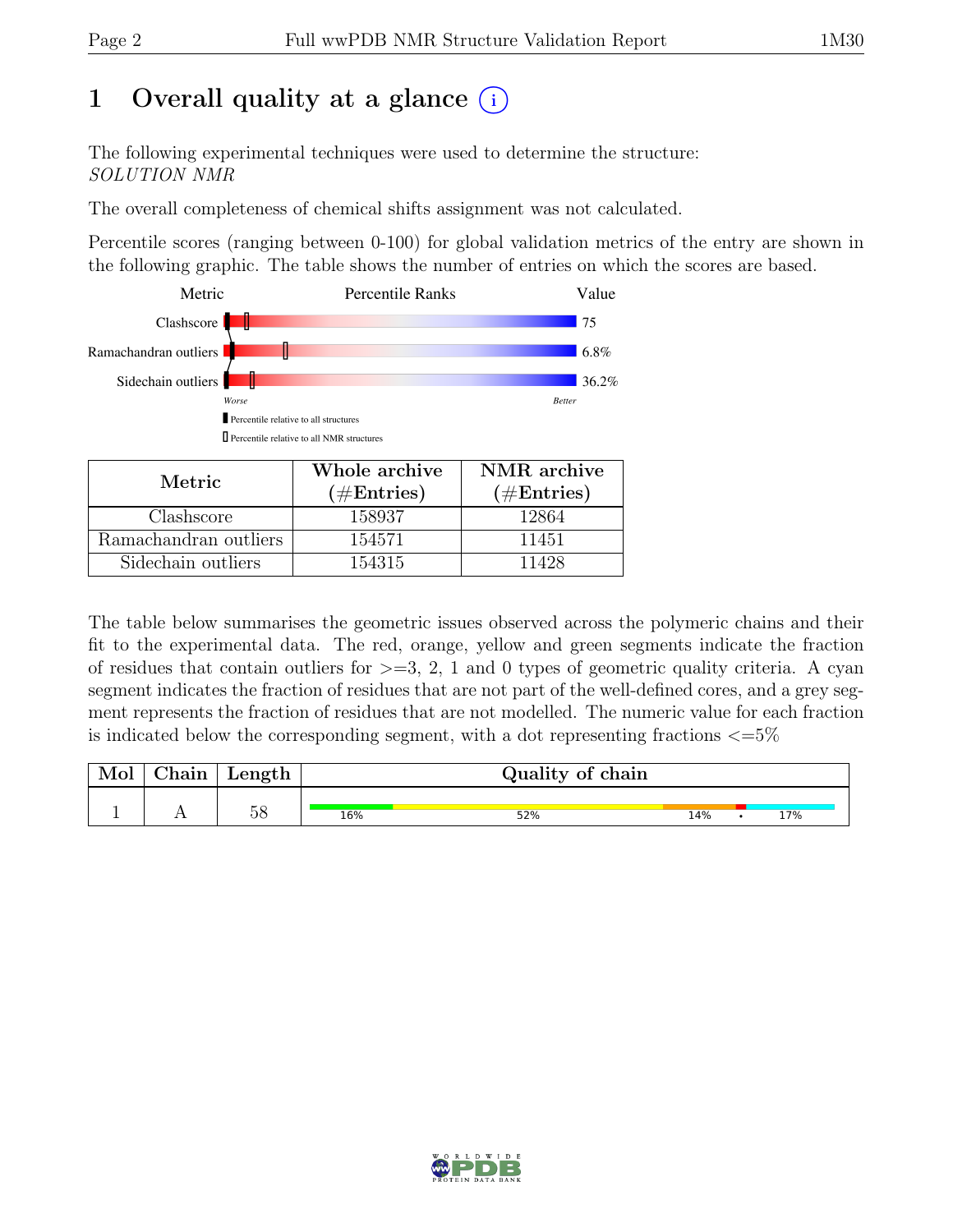# 2 Ensemble composition and analysis  $(i)$

This entry contains 20 models. Model 1 is the overall representative, medoid model (most similar to other models).

The following residues are included in the computation of the global validation metrics.

| Well-defined (core) protein residues |                                           |                                                      |  |  |  |  |  |  |
|--------------------------------------|-------------------------------------------|------------------------------------------------------|--|--|--|--|--|--|
|                                      | Well-defined core   Residue range (total) | $\perp$ Backbone RMSD (Å) $\mid$ Medoid model $\mid$ |  |  |  |  |  |  |
|                                      | A:136-A:143, A:150-A:189                  | 0.27                                                 |  |  |  |  |  |  |
|                                      | $^{\prime}48$                             |                                                      |  |  |  |  |  |  |

Ill-defined regions of proteins are excluded from the global statistics.

Ligands and non-protein polymers are included in the analysis.

The models can be grouped into 3 clusters and 5 single-model clusters were found.

| Cluster number        | Models                           |
|-----------------------|----------------------------------|
|                       | 1, 2, 3, 5, 6, 7, 13, 14, 15, 16 |
|                       | 4, 10, 17                        |
|                       | 8.11                             |
| Single-model clusters | 9: 12: 18: 19: 20                |

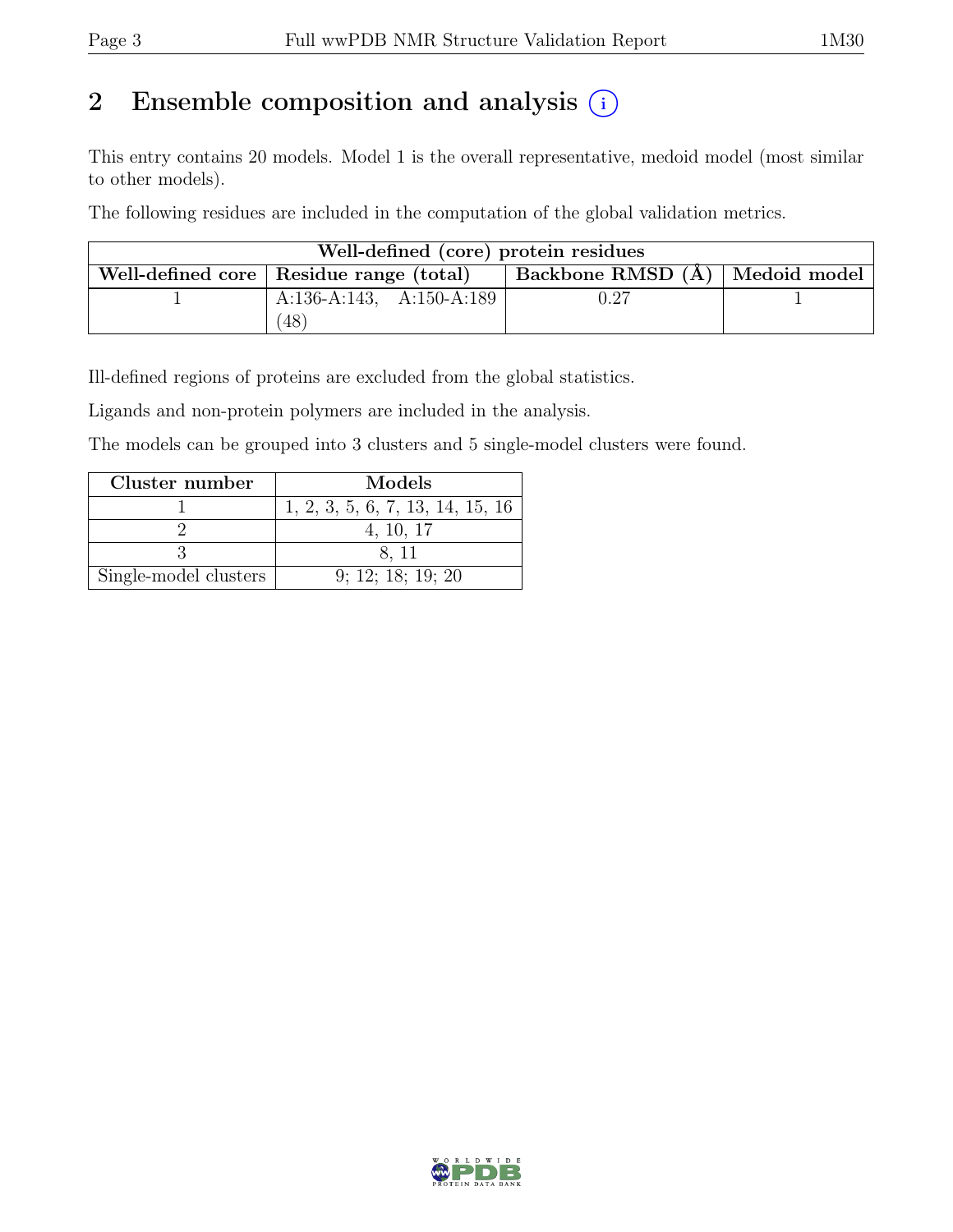# 3 Entry composition  $(i)$

There is only 1 type of molecule in this entry. The entry contains 939 atoms, of which 454 are hydrogens and 0 are deuteriums.

• Molecule 1 is a protein called Proto-oncogene C-crk.

| Mol | Chain   Residues |                | <b>Atoms</b> |        |  |     |  | Trace |
|-----|------------------|----------------|--------------|--------|--|-----|--|-------|
|     |                  | $_{\rm Total}$ |              | H      |  |     |  |       |
|     | 58               | 939            | 309          | 454 81 |  | -94 |  |       |

There is a discrepancy between the modelled and reference sequences:

|  | Chain   Residue   Modelled   Actual |            | Comment                          | Reference |
|--|-------------------------------------|------------|----------------------------------|-----------|
|  | GLY                                 | $\rm{ARG}$ | engineered mutation   UNP Q64010 |           |

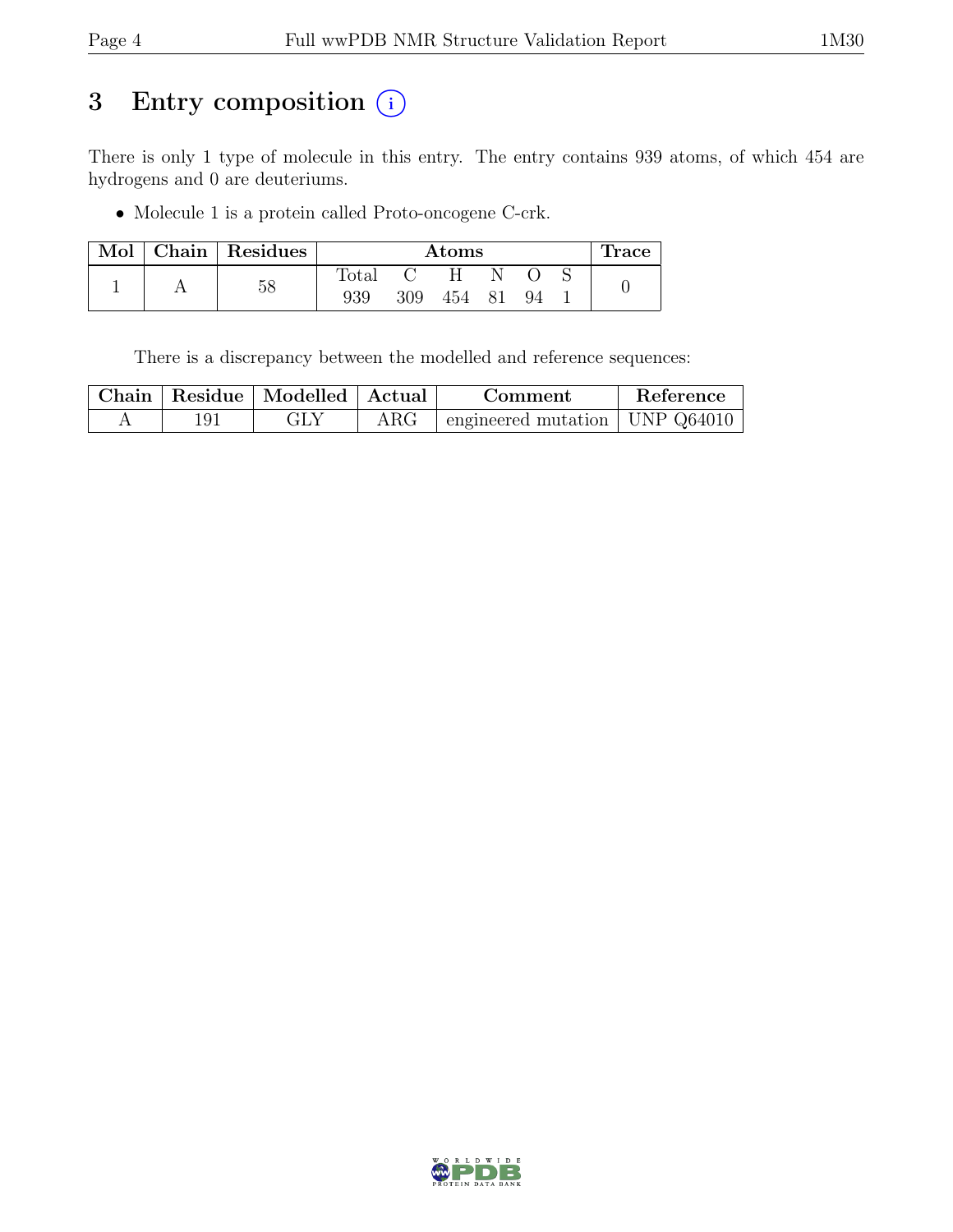# 4 Residue-property plots (i)

# <span id="page-4-0"></span>4.1 Average score per residue in the NMR ensemble

These plots are provided for all protein, RNA, DNA and oligosaccharide chains in the entry. The first graphic is the same as shown in the summary in section 1 of this report. The second graphic shows the sequence where residues are colour-coded according to the number of geometric quality criteria for which they contain at least one outlier:  $green = 0$ ,  $yellow = 1$ ,  $orange = 2$  and  $red =$ 3 or more. Stretches of 2 or more consecutive residues without any outliers are shown as green connectors. Residues which are classified as ill-defined in the NMR ensemble, are shown in cyan with an underline colour-coded according to the previous scheme. Residues which were present in the experimental sample, but not modelled in the final structure are shown in grey.

• Molecule 1: Proto-oncogene C-crk



## 4.2 Scores per residue for each member of the ensemble

Colouring as in section [4.1](#page-4-0) above.

#### 4.2.1 Score per residue for model 1 (medoid)

• Molecule 1: Proto-oncogene C-crk



#### 4.2.2 Score per residue for model 2



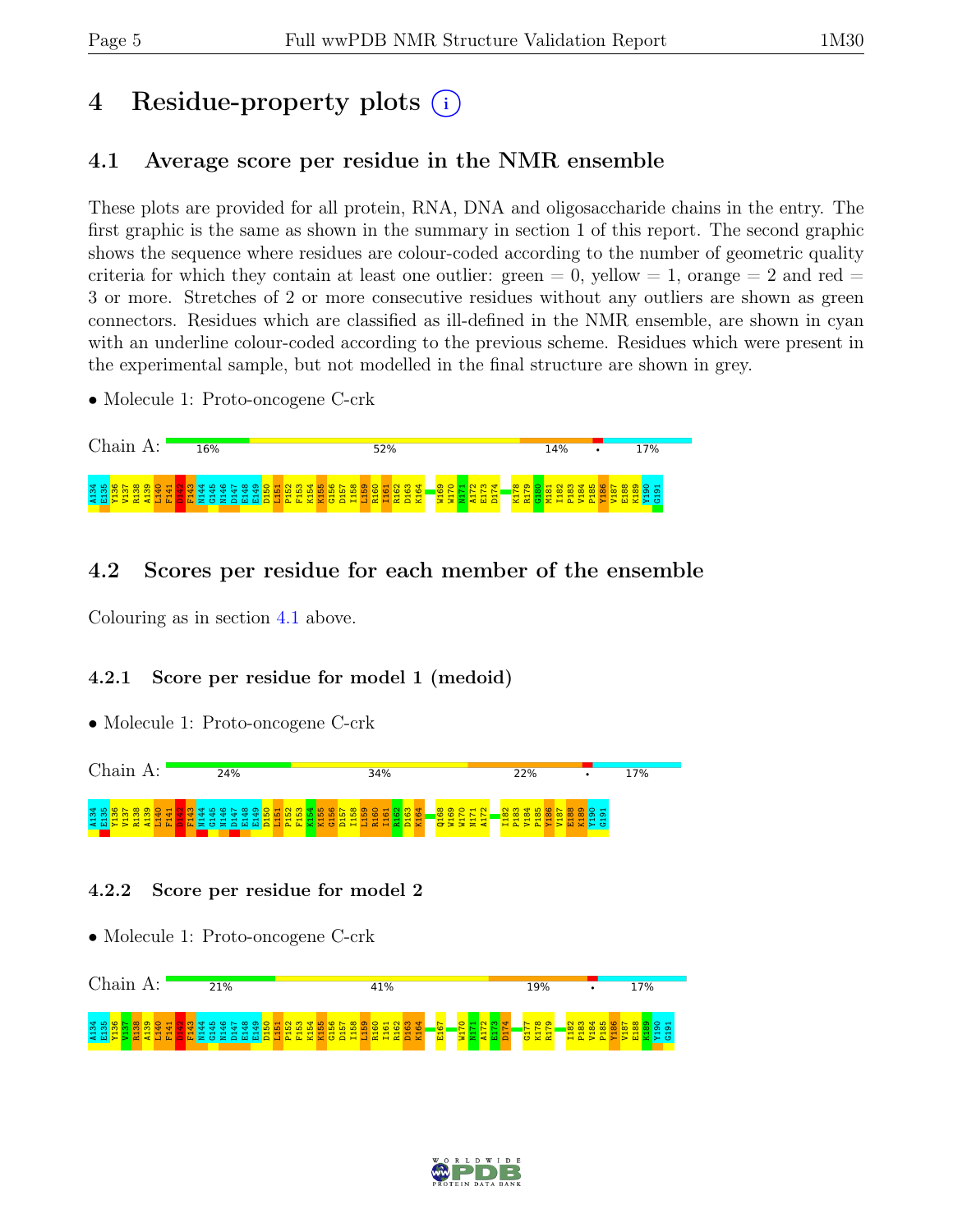#### 4.2.3 Score per residue for model 3

• Molecule 1: Proto-oncogene C-crk



#### 4.2.4 Score per residue for model 4

• Molecule 1: Proto-oncogene C-crk



### 4.2.5 Score per residue for model 5

• Molecule 1: Proto-oncogene C-crk



## 4.2.6 Score per residue for model 6

• Molecule 1: Proto-oncogene C-crk



## 4.2.7 Score per residue for model 7



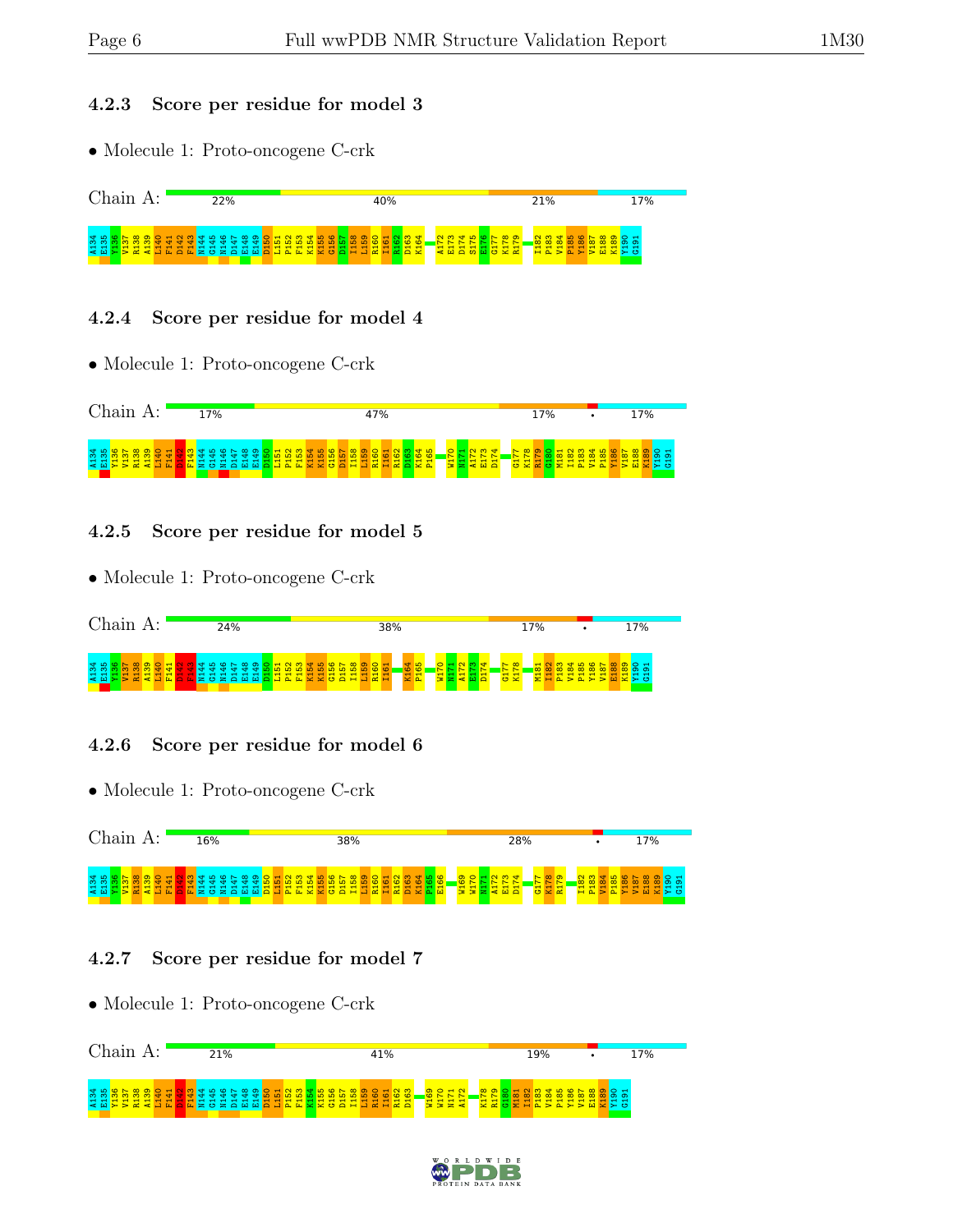#### 4.2.8 Score per residue for model 8

• Molecule 1: Proto-oncogene C-crk



#### 4.2.9 Score per residue for model 9

• Molecule 1: Proto-oncogene C-crk



#### 4.2.10 Score per residue for model 10

• Molecule 1: Proto-oncogene C-crk



#### 4.2.11 Score per residue for model 11

• Molecule 1: Proto-oncogene C-crk



## 4.2.12 Score per residue for model 12



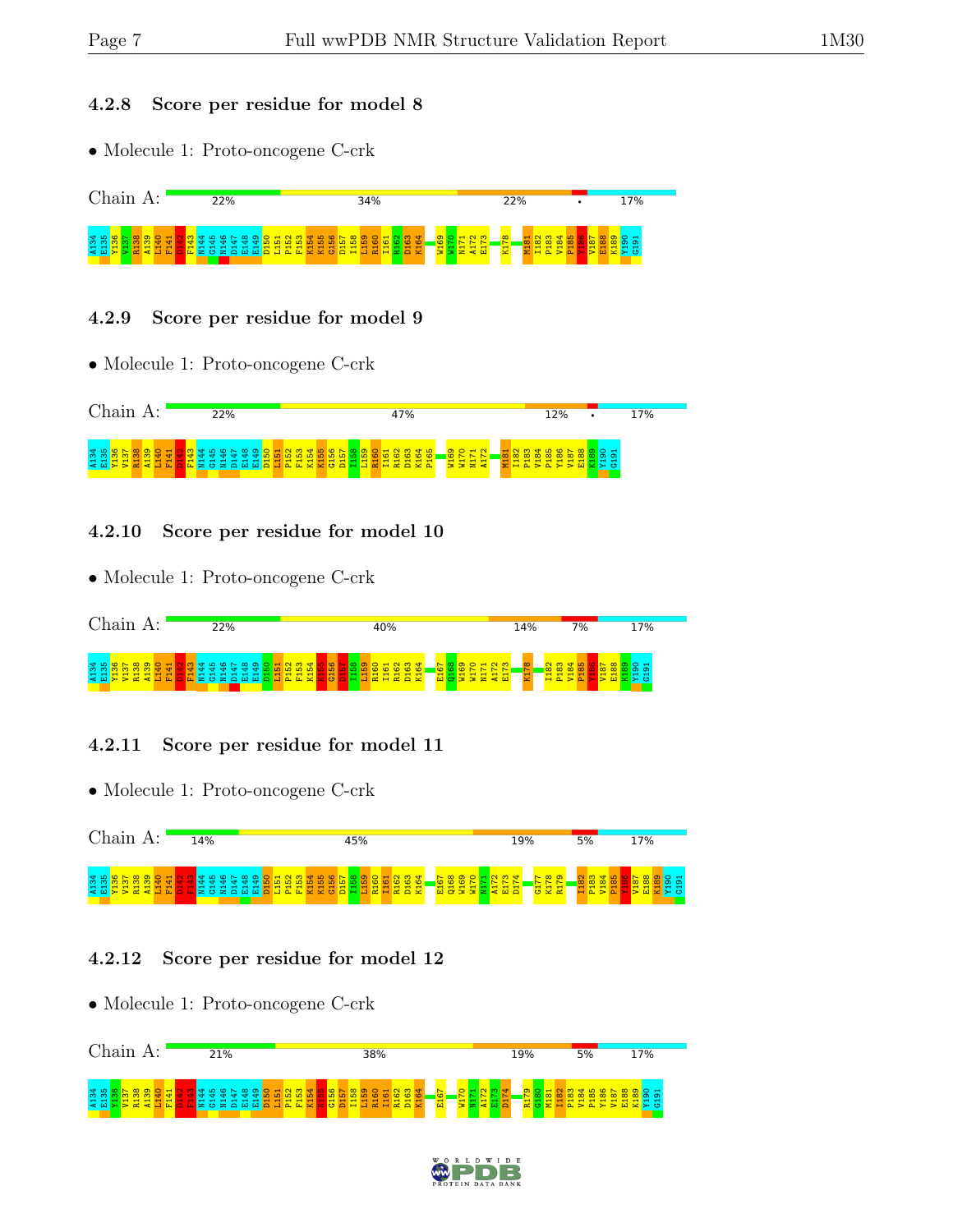#### 4.2.13 Score per residue for model 13

• Molecule 1: Proto-oncogene C-crk



#### 4.2.14 Score per residue for model 14

• Molecule 1: Proto-oncogene C-crk



#### 4.2.15 Score per residue for model 15

• Molecule 1: Proto-oncogene C-crk



#### 4.2.16 Score per residue for model 16

• Molecule 1: Proto-oncogene C-crk



#### 4.2.17 Score per residue for model 17



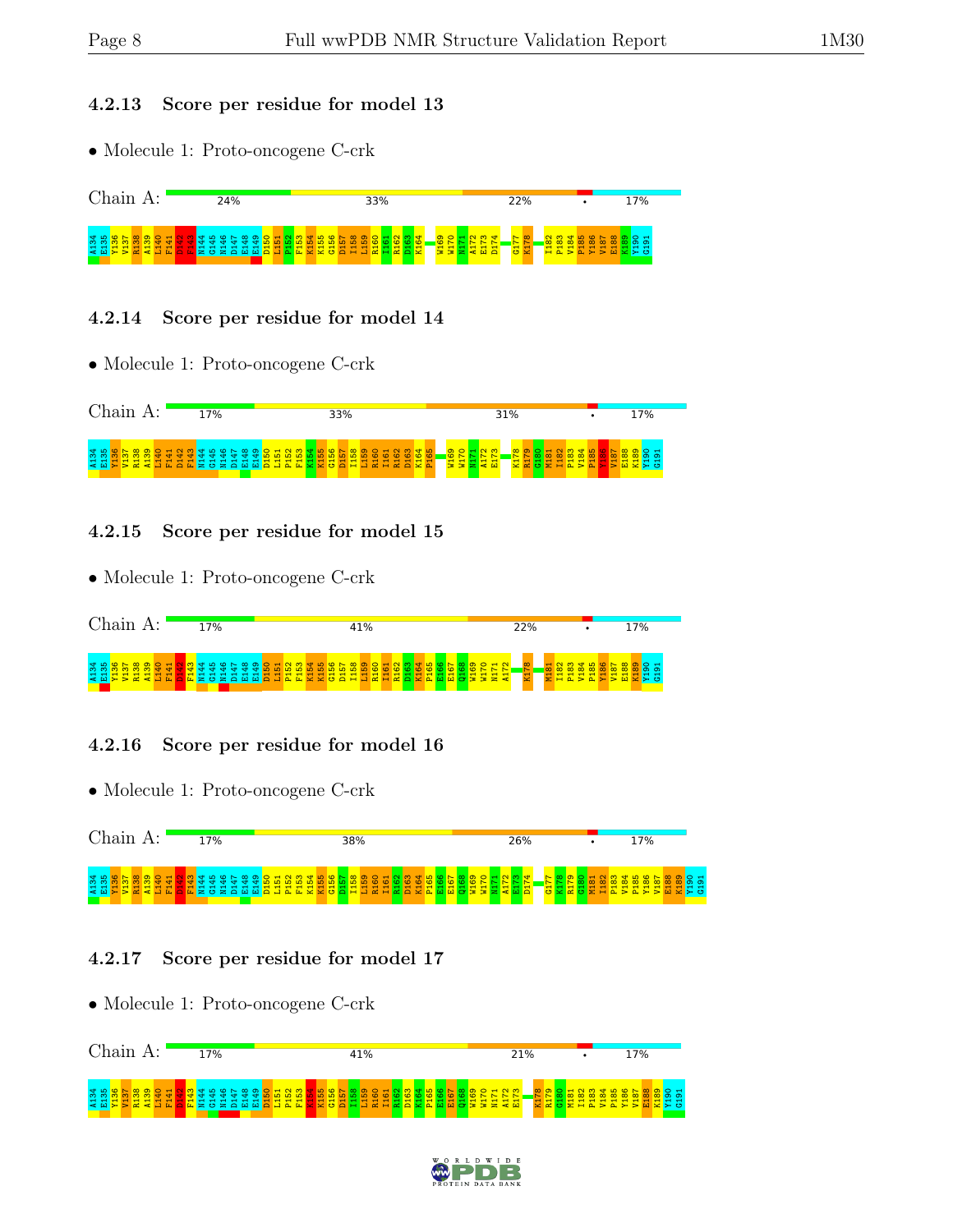#### 4.2.18 Score per residue for model 18

• Molecule 1: Proto-oncogene C-crk



#### 4.2.19 Score per residue for model 19

• Molecule 1: Proto-oncogene C-crk



#### 4.2.20 Score per residue for model 20



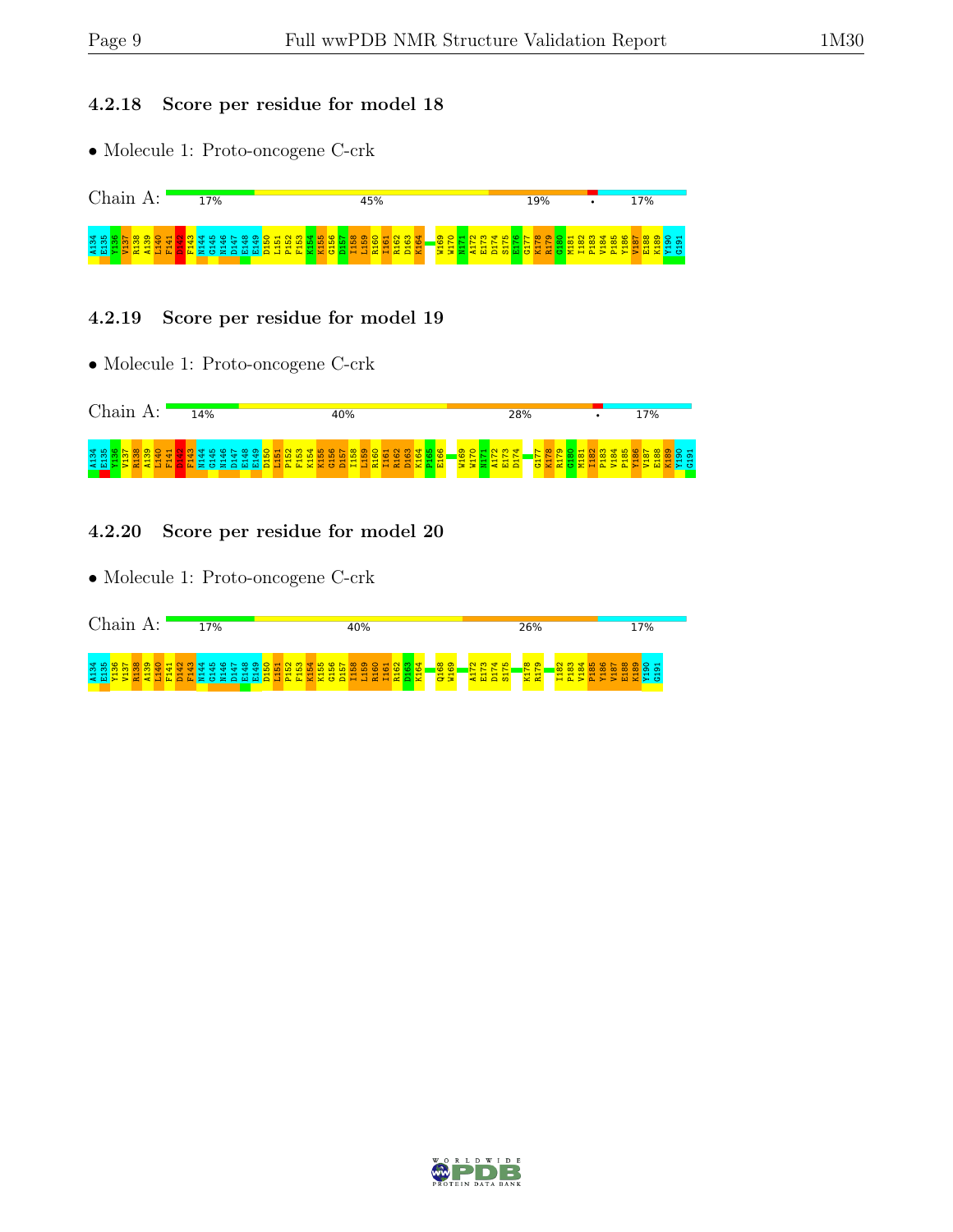# 5 Refinement protocol and experimental data overview  $\odot$

The models were refined using the following method: Simulated annealing combined with torsion angle dynamics.

Of the 200 calculated structures, 20 were deposited, based on the following criterion: structures with the lowest target function.

The following table shows the software used for structure solution, optimisation and refinement.

| Software name   Classification |                                        | <b>Version</b> |
|--------------------------------|----------------------------------------|----------------|
| <sup>†</sup> DYANA             | structure solution $\vert 1.5 \rangle$ |                |
| ` DYANA                        | refinement                             |                |

No chemical shift data was provided.

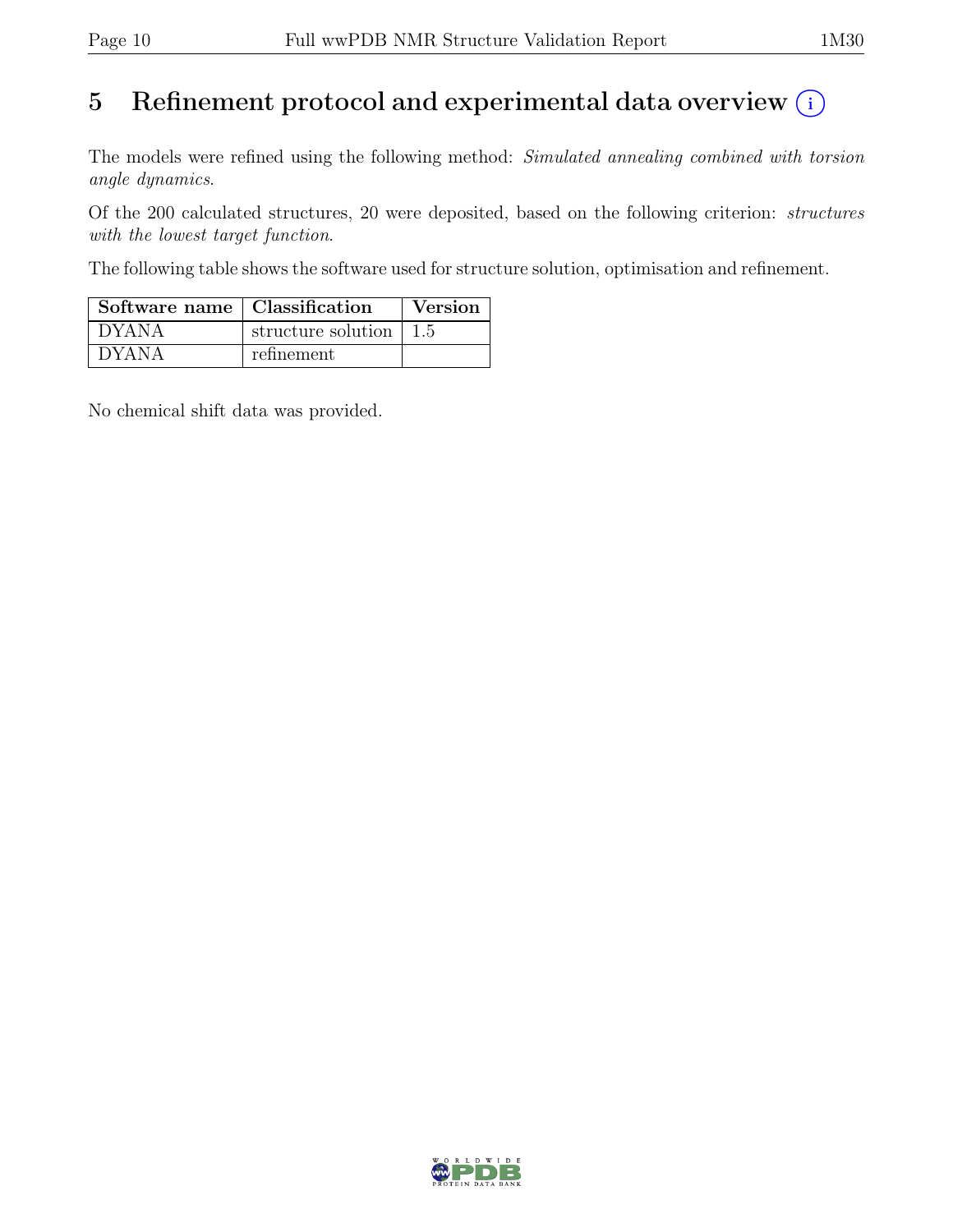# 6 Model quality  $(i)$

# 6.1 Standard geometry  $(i)$

There are no covalent bond-length or bond-angle outliers.

There are no bond-length outliers.

There are no bond-angle outliers.

There are no chirality outliers.

There are no planarity outliers.

# 6.2 Too-close contacts  $(i)$

In the following table, the Non-H and H(model) columns list the number of non-hydrogen atoms and hydrogen atoms in each chain respectively. The H(added) column lists the number of hydrogen atoms added and optimized by MolProbity. The Clashes column lists the number of clashes averaged over the ensemble.

|     |     |      | $\mid$ Mol $\mid$ Chain $\mid$ Non-H $\mid$ H(model) $\mid$ H(added) $\mid$ Clashes |      |          |
|-----|-----|------|-------------------------------------------------------------------------------------|------|----------|
|     |     | 409. | 400                                                                                 | 400. | $60 + 8$ |
| All | All | 8180 | 8000                                                                                | 8000 | 1208     |

The all-atom clashscore is defined as the number of clashes found per 1000 atoms (including hydrogen atoms). The all-atom clashscore for this structure is 75.

| Atom-1            | Atom-2              | $Clash(\AA)$ | Distance(A) | Models |                |
|-------------------|---------------------|--------------|-------------|--------|----------------|
|                   |                     |              |             | Worst  | Total          |
| 1:A:151:LEU:HD21  | 1:A:159:LEU:HD22    | 1.08         | 1.12        | 4      | 12             |
| 1:A:139:ALA:O     | 1: A: 156: GLY: N   | 1.08         | 1.85        | 18     | 20             |
| 1:A:140:LEU:HD11  | 1: A: 188: GLU: CG  | 0.95         | 1.90        | 7      | 18             |
| 1:A:161:ILE:HD12  | 1:A:172:ALA:HB2     | 0.94         | 1.31        | 14     | 16             |
| 1:A:137:VAL:O     | 1:A:158:ILE:HD12    | 0.91         | 1.65        | 14     | 3              |
| 1:A:151:LEU:HD23  | 1:A:182:ILE:HD11    | 0.90         | 1.41        | 18     | $\overline{2}$ |
| 1:A:140:LEU:HD21  | 1:A:188:GLU:CD      | 0.89         | 1.88        | 20     | 10             |
| 1: A: 183: PRO: O | 1:A:187:VAL:HG22    | 0.87         | 1.69        | 8      | 12             |
| 1:A:184:VAL:N     | 1:A:185:PRO:CD      | 0.85         | 2.40        | 1      | 20             |
| 1:A:140:LEU:HD21  | 1:A:188:GLU:OE2     | 0.81         | 1.75        | 13     | 3              |
| 1:A:140:LEU:HD21  | 1:A:188:GLU:OE1     | 0.81         | 1.74        | 17     | $\overline{7}$ |
| 1:A:141:PHE:CD1   | 1: A:186: TYR: CE2  | 0.81         | 2.69        | 20     | 7              |
| 1:A:140:LEU:HD11  | 1: A: 188: GLU: HG2 | 0.81         | 1.52        | 11     | 17             |
| 1:A:151:LEU:HD21  | 1: A: 159: LEU: CD2 | 0.81         | 2.02        | 4      | 9              |

All unique clashes are listed below, sorted by their clash magnitude.

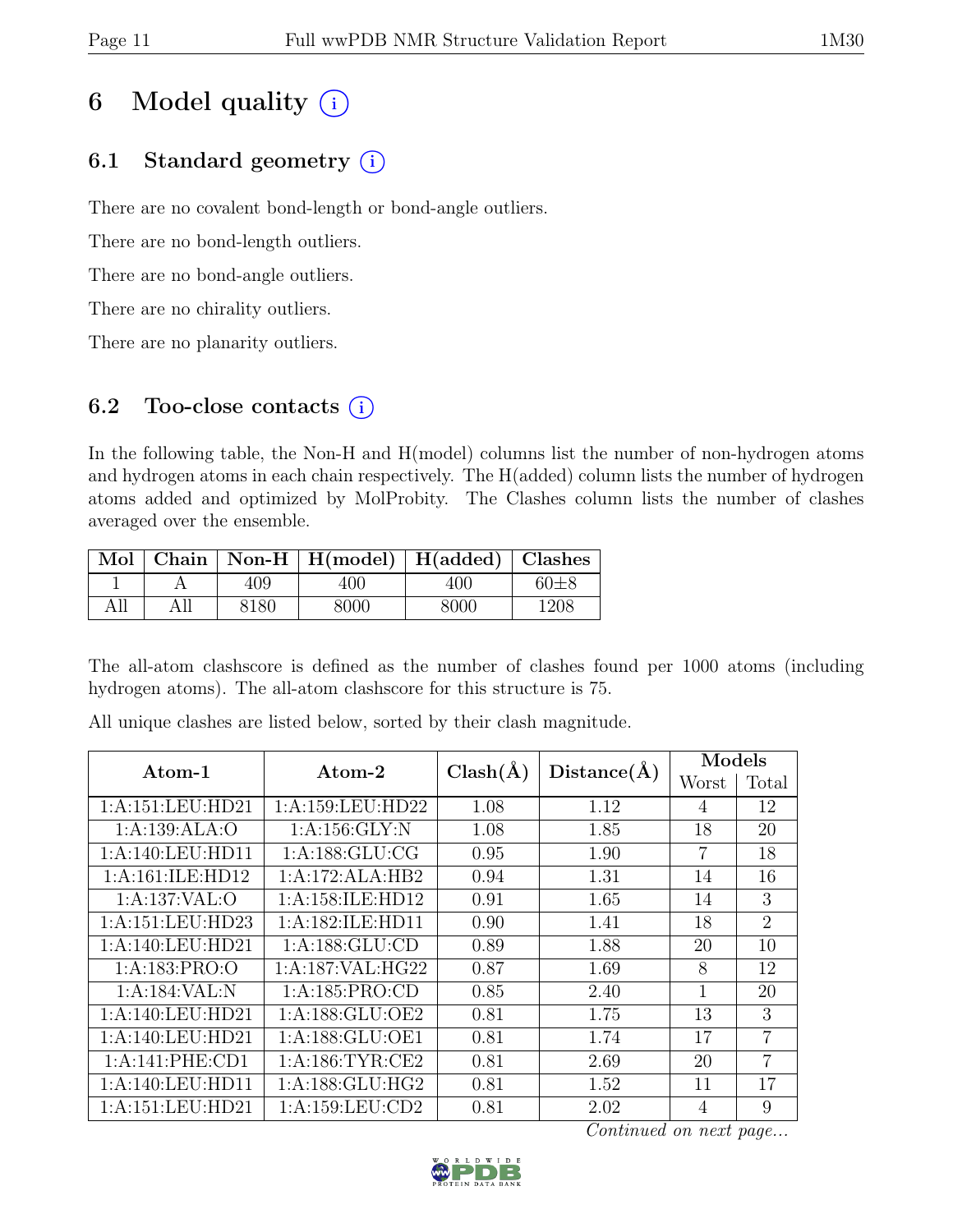|                  |                     |              |                   | Models           |                  |  |
|------------------|---------------------|--------------|-------------------|------------------|------------------|--|
| Atom-1           | Atom-2              | $Clash(\AA)$ | Distance(A)       | Worst            | Total            |  |
| 1:A:137:VAL:O    | 1:A:158:ILE:HD13    | 0.80         | 1.76              | 13               | $\mathbf{1}$     |  |
| 1:A:140:LEU:HD21 | 1: A: 188: GLU: HG3 | 0.80         | 1.50              | 11               | 8                |  |
| 1:A:139:ALA:HB1  | 1:A:153:PHE:CD1     | 0.78         | 2.12              | 17               | 15               |  |
| 1:A:141:PHE:CE1  | 1: A: 186: TYR: CZ  | 0.78         | 2.72              | 17               | $\overline{5}$   |  |
| 1:A:155:LYS:HG2  | 1:A:155:LYS:O       | 0.78         | 1.78              | 14               | $\overline{3}$   |  |
| 1:A:151:LEU:HD11 | 1:A:174:ASP:OD1     | 0.76         | 1.80              | 13               | $\mathbf{1}$     |  |
| 1:A:151:LEU:CD2  | 1:A:159:LEU:HD22    | 0.76         | 2.10              | 17               | $\overline{7}$   |  |
| 1:A:141:PHE:CD1  | 1: A: 186: TYR: CZ  | 0.76         | 2.73              | 17               | 10               |  |
| 1:A:138:ARG:HA   | 1:A:157:ASP:O       | 0.75         | 1.81              | 20               | 12               |  |
| 1:A:151:LEU:HD12 | 1:A:152:PRO:HD2     | 0.75         | 1.57              | 18               | 11               |  |
| 1:A:151:LEU:C    | 1:A:151:LEU:HD12    | 0.75         | 2.02              | $\overline{2}$   | $\overline{2}$   |  |
| 1:A:151:LEU:CD2  | 1:A:159:LEU:HD23    | 0.74         | 2.11              | $10\,$           | $\overline{1}$   |  |
| 1:A:151:LEU:CD2  | 1:A:182:ILE:HD11    | 0.74         | 2.12              | 18               | $\mathbf{1}$     |  |
| 1:A:138:ARG:O    | 1:A:187:VAL:HA      | 0.73         | 1.83              | 17               | 12               |  |
| 1:A:183:PRO:O    | 1:A:187:VAL:HG13    | 0.73         | 1.84              | 11               | $\boldsymbol{3}$ |  |
| 1:A:139:ALA:HA   | 1:A:187:VAL:HG12    | 0.72         | $\overline{1.61}$ | $12\,$           | $\overline{3}$   |  |
| 1:A:140:LEU:HD11 | 1:A:188:GLU:HG3     | 0.72         | 1.61              | 14               | 12               |  |
| 1:A:172:ALA:HB3  | 1:A:182:ILE:HD12    | 0.71         | 1.60              | 18               | $\overline{1}$   |  |
| 1:A:155:LYS:O    | 1:A:155:LYS:CE      | 0.71         | 2.39              | 16               | $\overline{7}$   |  |
| 1:A:139:ALA:CB   | 1:A:153:PHE:CD1     | 0.71         | 2.74              | $20\,$           | 11               |  |
| 1:A:143:PHE:CB   | 1:A:153:PHE:CZ      | 0.70         | 2.74              | $\overline{2}$   | 15               |  |
| 1:A:137:VAL:HG21 | 1:A:182:ILE:HD11    | 0.70         | 1.62              | 20               | $\mathbf{1}$     |  |
| 1:A:139:ALA:HB1  | 1:A:153:PHE:CD2     | 0.69         | 2.22              | $\boldsymbol{9}$ | $\overline{2}$   |  |
| 1:A:157:ASP:OD2  | 1:A:159:LEU:HD21    | 0.68         | 1.88              | $\overline{4}$   | $\overline{4}$   |  |
| 1:A:139:ALA:HB3  | 1:A:157:ASP:CG      | 0.68         | 2.09              | 12               | $\mathbf{1}$     |  |
| 1:A:160:ARG:O    | 1:A:172:ALA:HB1     | 0.68         | 1.89              | $\overline{7}$   | 17               |  |
| 1:A:184:VAL:N    | 1:A:185:PRO:HD2     | 0.68         | 2.04              | 19               | $20\,$           |  |
| 1:A:183:PRO:HB2  | 1:A:185:PRO:HD2     | 0.67         | 1.66              | 19               | $\mathbf{1}$     |  |
| 1:A:138:ARG:O    | 1:A:187:VAL:CA      | 0.67         | 2.43              | 17               | 11               |  |
| 1:A:139:ALA:HB3  | 1: A:157: ASP:HB3   | 0.67         | 1.65              | 17               | $\overline{2}$   |  |
| 1:A:141:PHE:HB3  | 1: A: 186: TYR: CD2 | $0.67\,$     | 2.25              | $\boldsymbol{3}$ | 18               |  |
| 1:A:143:PHE:HB3  | 1:A:153:PHE:CZ      | 0.67         | 2.25              | $\overline{2}$   | 11               |  |
| 1:A:138:ARG:NH2  | 1:A:158:ILE:HD11    | 0.67         | 2.05              | $\overline{4}$   | $\mathbf{1}$     |  |
| 1:A:157:ASP:OD2  | 1:A:159:LEU:HD11    | 0.66         | 1.90              | 17               | 4                |  |
| 1:A:181:MET:C    | 1:A:182:ILE:HD12    | 0.66         | 2.10              | $9\phantom{.}$   | 1                |  |
| 1:A:182:ILE:HG23 | 1:A:183:PRO:HD2     | 0.66         | 1.66              | 9                | $\boldsymbol{3}$ |  |
| 1:A:143:PHE:CB   | 1:A:153:PHE:CE1     | 0.66         | 2.78              | 10               | $\overline{5}$   |  |
| 1:A:137:VAL:HG12 | 1:A:189:LYS:HG2     | 0.66         | 1.67              | 11               | 1                |  |
| 1:A:151:LEU:HD22 | 1:A:174:ASP:OD1     | 0.66         | 1.90              | 12               | $\mathbf{1}$     |  |
| 1:A:140:LEU:HD12 | 1:A:140:LEU:H       | 0.66         | 1.51              | 20               | 11               |  |
| 1: A:170:TRP:CE3 | 1: A: 184: VAL: CG2 | 0.66         | 2.78              | 15               | 3                |  |

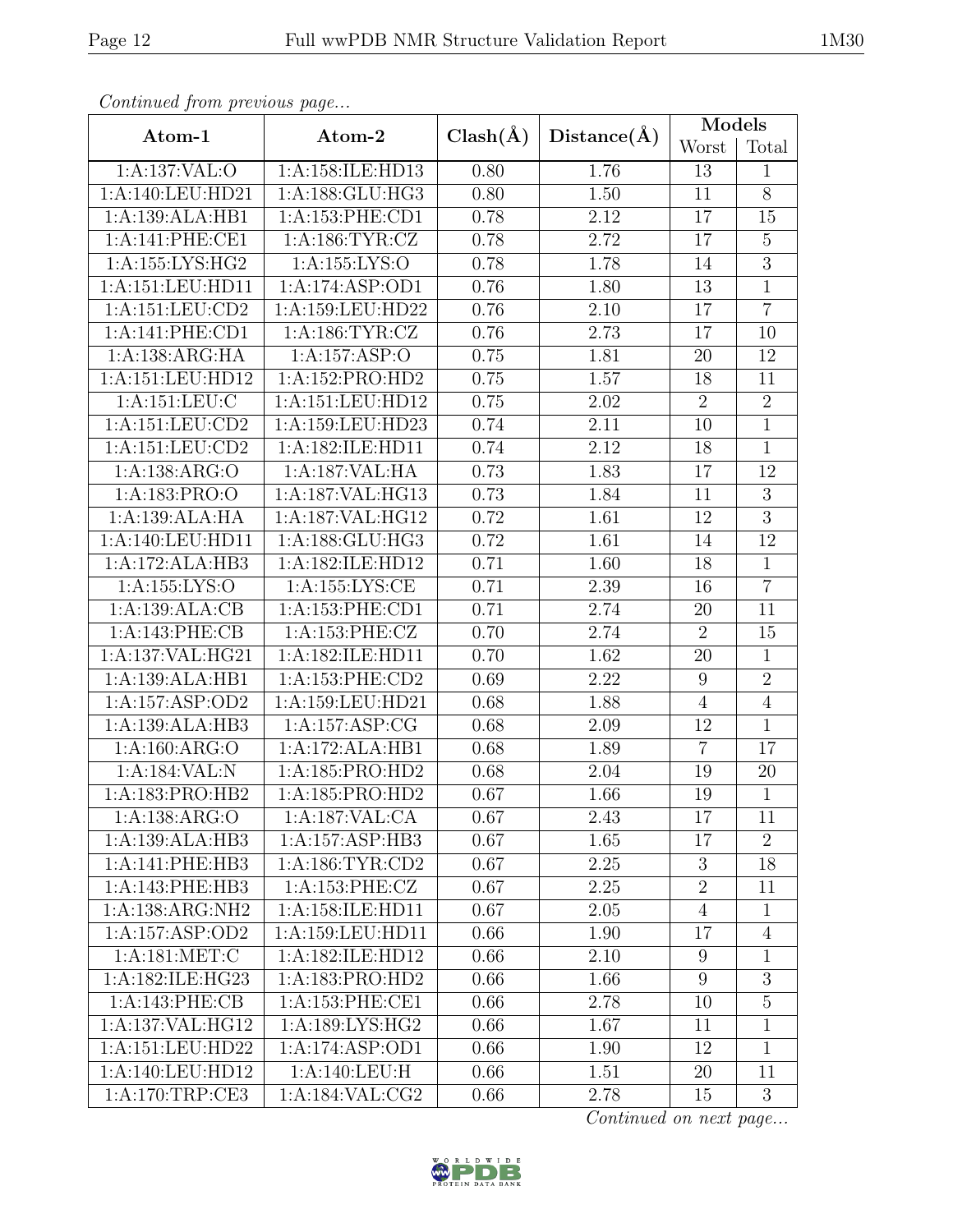| Atom-1                               | Atom-2              | $Clash(\AA)$ | Distance(A) | Models           |                |  |
|--------------------------------------|---------------------|--------------|-------------|------------------|----------------|--|
|                                      |                     |              |             | Worst            | Total          |  |
| 1:A:138:ARG:HH21                     | 1:A:158:ILE:N       | 0.66         | 1.88        | 13               | $\mathbf{1}$   |  |
| 1:A:138:ARG:O                        | 1:A:187:VAL:HB      | 0.65         | 1.92        | 11               | 9              |  |
| 1: A:170:TRP:O                       | 1: A:181: MET:HA    | 0.65         | 1.92        | $\overline{5}$   | $\overline{3}$ |  |
| 1:A:183:PRO:O                        | 1: A: 187: VAL: CG2 | 0.65         | 2.45        | 11               | 10             |  |
| 1:A:138:ARG:NE                       | 1:A:158:ILE:HD13    | 0.65         | 2.07        | $\overline{3}$   | $\mathbf{1}$   |  |
| 1:A:138:ARG:O                        | 1:A:188:GLU:N       | 0.64         | 2.31        | 16               | 14             |  |
| 1:A:157:ASP:C                        | 1:A:158:ILE:HD12    | 0.64         | 2.13        | $\overline{7}$   | $\overline{3}$ |  |
| 1:A:139:ALA:O                        | 1:A:156:GLY:CA      | 0.63         | 2.46        | $\mathbf{1}$     | 12             |  |
| 1:A:170:TRP:CE3                      | 1:A:184:VAL:HG22    | 0.63         | 2.28        | 15               | $\overline{6}$ |  |
| 1:A:170:TRP:CD2                      | 1: A:184: VAL: CG2  | 0.63         | 2.82        | 6                | $8\,$          |  |
| 1:A:137:VAL:HG12                     | 1:A:188:GLU:O       | 0.63         | 1.93        | $\overline{4}$   | $\overline{3}$ |  |
| 1:A:138:ARG:HB3                      | 1:A:158:ILE:HD13    | 0.62         | 1.70        | $\,6$            | $\mathbf{1}$   |  |
| 1:A:151:LEU:HD13                     | 1:A:178:LYS:HD3     | 0.62         | 1.70        | 18               | $\mathbf{1}$   |  |
| 1:A:151:LEU:O                        | 1:A:182:ILE:HD13    | 0.62         | 1.95        | 19               | $\mathbf{1}$   |  |
| 1:A:183:PRO:HG2                      | 1: A: 186: TYR: HB2 | 0.62         | 1.71        | 12               | 19             |  |
| 1: A: 151: LEU: HG                   | 1:A:182:ILE:HD12    |              | 1.72        | $\overline{5}$   | $\overline{2}$ |  |
| 1:A:151:LEU:HD12                     | 1:A:152:PRO:CD      |              | 2.24        | 18               | 14             |  |
| 1:A:183:PRO:O                        | 1:A:187:VAL:CG1     | 0.61         | 2.47        | 11               | $\overline{4}$ |  |
| 1:A:155:LYS:O                        | 1:A:155:LYS:HG2     |              | 1.94        | 16               | $\mathbf{1}$   |  |
| 1:A:139:ALA:CB                       | 1:A:187:VAL:HG12    |              | 2.25        | 15               | $\overline{4}$ |  |
| 1:A:151:LEU:HD21                     | 1:A:159:LEU:HD23    |              | 1.73        | $\boldsymbol{9}$ | $\overline{3}$ |  |
| 1:A:141:PHE:CD1                      | 1: A: 186: TYR: CD2 | 0.61         | 2.88        | 12               | $\mathbf{1}$   |  |
| 1:A:150:ASP:OD2                      | 1:A:169:TRP:CH2     | 0.60         | 2.55        | 14               | $\overline{2}$ |  |
| $1:A:184:\overline{\text{VAL}:HG22}$ | 1:A:185:PRO:HD3     | 0.60         | 1.73        | $\overline{7}$   | $\mathbf{1}$   |  |
| 1:A:182:ILE:HD12                     | 1:A:182:ILE:O       | 0.60         | 1.95        | 17               | $\mathbf{1}$   |  |
| 1: A:160: ARG:O                      | 1:A:172:ALA:CB      | 0.60         | 2.50        | $\overline{7}$   | 17             |  |
| 1:A:140:LEU:HD12                     | 1: A: 186: TYR: O   | 0.60         | 1.97        | $\overline{7}$   | $\overline{4}$ |  |
| 1:A:170:TRP:O                        | 1:A:182:ILE:HD13    | 0.60         | 1.97        | $\overline{7}$   | $\overline{2}$ |  |
| 1:A:164:LYS:CB                       | 1: A:170:TRP:CD1    | 0.60         | 2.85        | 15               | $\mathbf{1}$   |  |
| 1:A:159:LEU:HD13                     | 1:A:182:ILE:HD13    | 0.60         | 1.74        | 13               | $\overline{2}$ |  |
| 1:A:141:PHE:CE1                      | 1: A:186: TYR: CE1  | 0.59         | 2.89        | 17               | 3              |  |
| 1:A:141:PHE:O                        | 1:A:142:ASP:O       | 0.59         | 2.20        | 9                | 20             |  |
| 1:A:155:LYS:O                        | 1:A:155:LYS:CG      | 0.59         | 2.50        | 14               | 4              |  |
| 1:A:139:ALA:HB3                      | 1:A:157:ASP:OD2     | 0.59         | 1.97        | 12               | 1              |  |
| 1: A: 150: ASP: CG                   | 1: A:169:TRP:CH2    | 0.59         | 2.76        | 18               | 1              |  |
| 1: A: 153: PHE: CE2                  | 1:A:182:ILE:HD13    | 0.59         | 2.33        | 19               | $\mathbf{1}$   |  |
| 1:A:170:TRP:CZ3                      | 1: A: 189: LYS: NZ  | 0.59         | 2.70        | 6                | $\mathbf{1}$   |  |
| 1:A:143:PHE:CE1                      | 1: A: 150: ASP: OD1 | 0.59         | 2.56        | 16               | $\mathbf{1}$   |  |
| 1: A: 151: LEU: HD12                 | 1:A:152:PRO:N       | 0.58         | 2.13        | 19               | 15             |  |
| 1:A:164:LYS:CD                       | 1:A:170:TRP:CG      | 0.58         | 2.86        | 10               | $\mathbf{1}$   |  |
| 1:A:139:ALA:O                        | 1:A:154:LYS:O       | 0.58         | 2.22        | 9                | $\overline{4}$ |  |

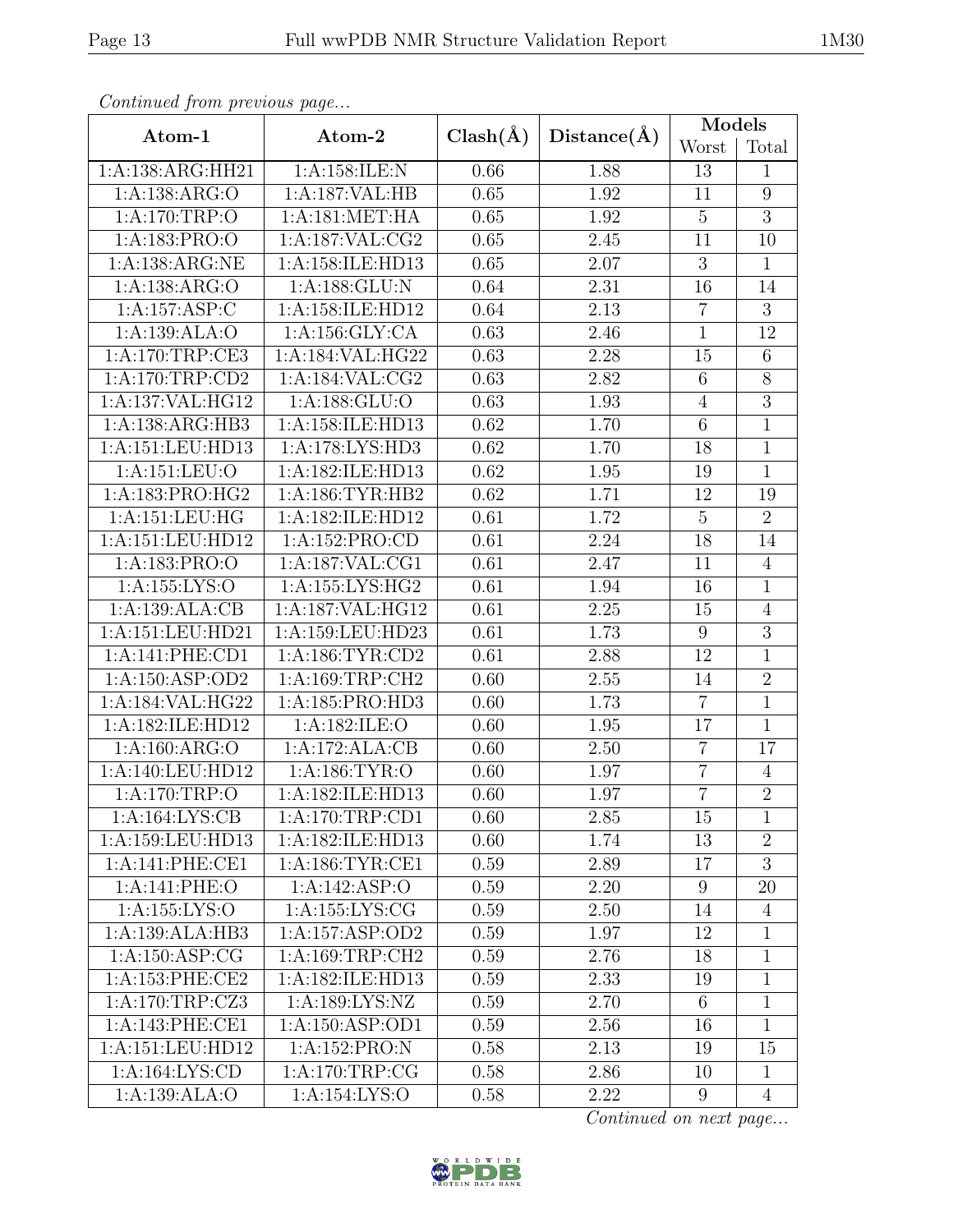|                      |                     |                   |             | Models          |                  |
|----------------------|---------------------|-------------------|-------------|-----------------|------------------|
| Atom-1               | Atom-2              | $Clash(\AA)$      | Distance(A) | Worst           | Total            |
| 1:A:138:ARG:CZ       | 1:A:158:ILE:HD11    | 0.58              | 2.28        | $\overline{5}$  | 1                |
| 1:A:137:VAL:CB       | 1:A:188:GLU:O       | 0.58              | 2.52        | 19              | $\overline{7}$   |
| 1:A:137:VAL:HA       | 1:A:188:GLU:O       | 0.57              | 1.98        | 20              | $\boldsymbol{9}$ |
| 1:A:151:LEU:HD23     | 1:A:159:LEU:HD13    | 0.57              | 1.75        | 14              | $\mathbf{1}$     |
| 1:A:182:ILE:HD12     | 1:A:187:VAL:HG21    | 0.57              | 1.75        | 20              | $\mathbf 1$      |
| 1:A:143:PHE:HB3      | 1:A:153:PHE:CE1     | 0.57              | 2.34        | $\overline{4}$  | $6\phantom{.}6$  |
| 1:A:139:ALA:CA       | 1:A:187:VAL:HG12    | 0.57              | 2.29        | 12              | $\overline{3}$   |
| 1:A:170:TRP:CD2      | 1:A:184:VAL:HG21    | 0.57              | 2.34        | $6\phantom{.}6$ | $\overline{4}$   |
| 1:A:143:PHE:HB3      | 1:A:153:PHE:CE2     | 0.57              | 2.34        | $\overline{5}$  | 6                |
| 1:A:157:ASP:O        | 1:A:158:ILE:HD12    | 0.57              | 1.99        | 19              | $\overline{2}$   |
| 1:A:143:PHE:HB2      | 1:A:153:PHE:CZ      | 0.57              | 2.34        | 14              | 11               |
| 1:A:151:LEU:HB3      | 1:A:182:ILE:HG23    | 0.57              | 1.75        | 14              | $\overline{2}$   |
| 1:A:183:PRO:HG2      | 1: A: 186: TYR: CG  | 0.57              | 2.34        | 19              | $\overline{3}$   |
| 1:A:143:PHE:HB2      | 1: A: 153: PHE: CE1 | 0.56              | 2.35        | 10              | $\overline{2}$   |
| 1:A:182:ILE:HG12     | 1: A:187: VAL:HG11  | 0.56              | 1.77        | 8               | $\overline{2}$   |
| 1:A:183:PRO:C        | 1: A: 185: PRO: HD2 | 0.56              | 2.21        | $\overline{7}$  | $\overline{5}$   |
| 1:A:182:ILE:C        | 1:A:182:ILE:HD12    | 0.56              | 2.21        | 10              | 1                |
| 1:A:151:LEU:O        | 1:A:182:ILE:CG2     | 0.56              | 2.54        | $\mathbf{1}$    | $\overline{2}$   |
| 1:A:183:PRO:HG2      | 1: A:186: TYR: CB   | 0.56              | 2.30        | 18              | 20               |
| 1:A:137:VAL:HG12     | 1: A: 189: LYS: CG  | 0.56              | 2.30        | 11              | 1                |
| 1:A:170:TRP:CD2      | 1:A:184:VAL:HG22    | 0.56              | 2.35        | 13              | $\,6$            |
| 1: A: 138: ARG: CZ   | 1:A:158:ILE:HD13    | 0.56              | 2.30        | 3               | $\mathbf{1}$     |
| 1:A:139:ALA:HB1      | 1: A: 153: PHE: CE1 | 0.56              | 2.35        | 17              | $\mathbf{1}$     |
| 1:A:143:PHE:CD2      | 1:A:152:PRO:HA      | 0.56              | 2.35        | $\overline{7}$  | $\mathbf{1}$     |
| 1:A:142:ASP:O        | 1: A:186: TYR: CE2  | 0.56              | 2.58        | 18              | $\overline{2}$   |
| 1:A:158:ILE:O        | 1:A:159:LEU:HD23    | 0.56              | 2.01        | 6               | $\overline{2}$   |
| 1:A:170:TRP:CE2      | 1:A:184:VAL:HG21    | 0.55              | 2.36        | $\overline{4}$  | $\overline{4}$   |
| 1:A:161:ILE:HD12     | 1:A:172:ALA:CB      | $\overline{0.55}$ | $2.20\,$    | $\overline{14}$ | $\overline{2}$   |
| 1:A:182:ILE:HD12     | 1: A: 182: ILE:C    | 0.55              | 2.21        | 17              | 1                |
| 1:A:162:ARG:CZ       | 1:A:179:ARG:NH1     | 0.55              | 2.69        | 14              | 1                |
| 1:A:143:PHE:C        | 1:A:143:PHE:CD1     | 0.55              | 2.78        | 3               | $\,$ 6 $\,$      |
| 1: A: 151: LEU: CD2  | 1:A:159:LEU:CD2     | 0.55              | 2.84        | 9               | $\mathbf{1}$     |
| 1:A:137:VAL:HG12     | 1:A:189:LYS:CD      | 0.55              | 2.32        | 11              | $\mathbf 1$      |
| 1: A: 138: ARG: O    | 1:A:187:VAL:CB      | 0.55              | 2.55        | 17              | $\overline{5}$   |
| 1:A:151:LEU:HD23     | 1:A:182:ILE:CD1     | 0.55              | 2.25        | 18              | $\mathbf 1$      |
| 1: A: 153: PHE: CE1  | 1:A:183:PRO:HD2     | 0.55              | 2.36        | $\overline{7}$  | 1                |
| 1: A: 159: LEU: HD22 | 1:A:182:ILE:CD1     | 0.54              | 2.33        | 16              | $\mathbf{1}$     |
| 1:A:137:VAL:O        | 1:A:159:LEU:HD12    | 0.54              | 2.02        | 20              | 1                |
| 1:A:159:LEU:HD23     | 1:A:174:ASP:HA      | 0.54              | 1.78        | 20              | $\overline{2}$   |
| 1:A:185:PRO:O        | 1:A:187:VAL:N       | 0.54              | 2.41        | 20              | $\overline{7}$   |
| 1: A:168: GLN: HG3   | 1:A:169:TRP:CD1     | $0.54\,$          | 2.37        | 11              | $\mathbf{1}$     |

 $Con$ 

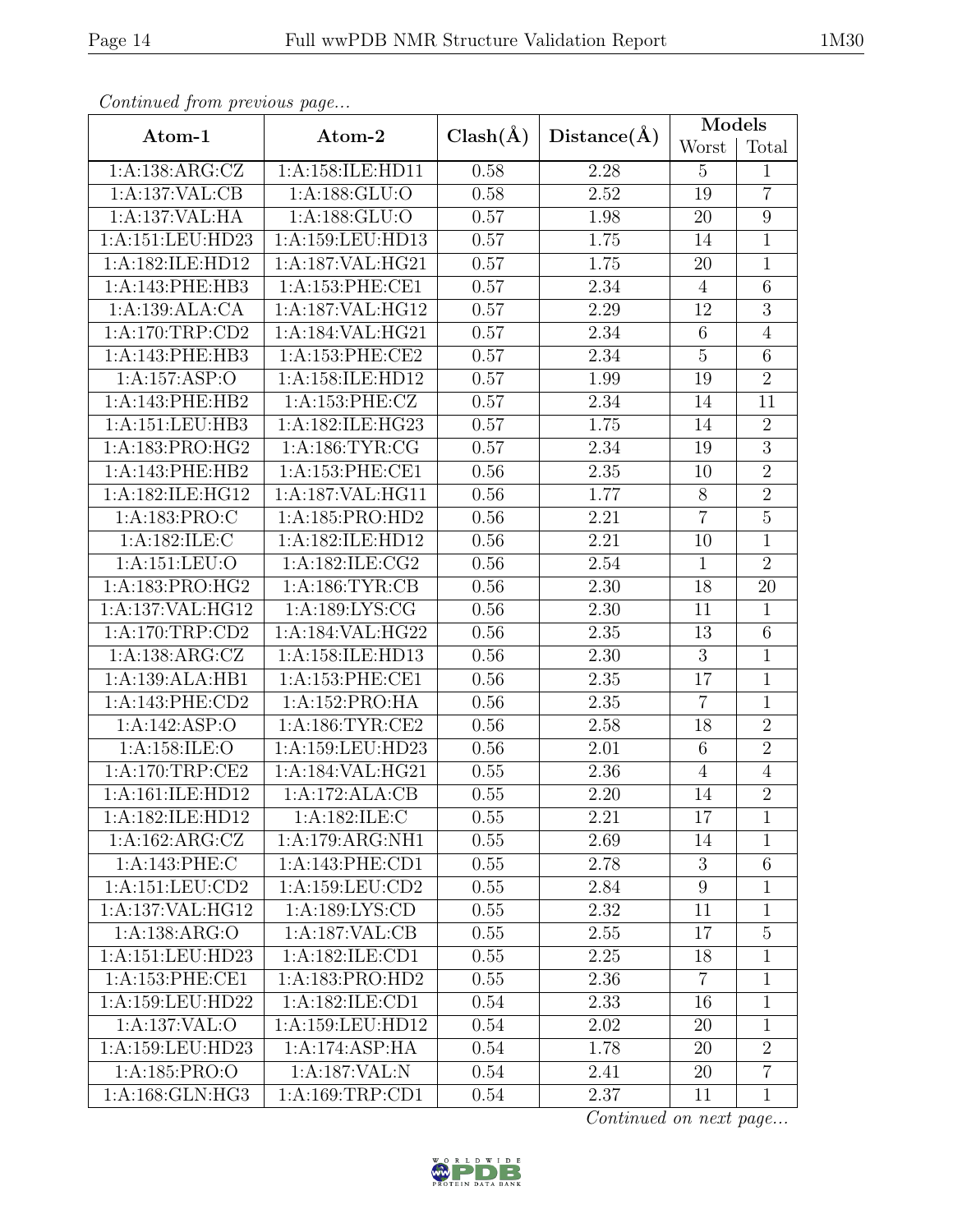| $\frac{1}{2}$       |                            |              |             | Models           |                |
|---------------------|----------------------------|--------------|-------------|------------------|----------------|
| Atom-1              | Atom-2                     | $Clash(\AA)$ | Distance(A) | Worst            | Total          |
| 1:A:151:LEU:HD13    | 1:A:174:ASP:OD1            | 0.54         | 2.02        | $\overline{2}$   | $\mathbf{1}$   |
| 1:A:151:LEU:CD2     | 1:A:159:LEU:HD13           | 0.54         | 2.33        | 14               | $\mathbf{1}$   |
| 1:A:161:ILE:CD1     | 1:A:172:ALA:HB2            | 0.54         | $2.20\,$    | 14               | $\overline{4}$ |
| 1: A: 162: ARG: CG  | 1:A:163:ASP:N              | 0.54         | 2.71        | $\,6\,$          | $\overline{2}$ |
| 1:A:164:LYS:HB3     | 1:A:170:TRP:CD1            | 0.54         | $2.39\,$    | 15               | $\overline{2}$ |
| 1:A:158:ILE:HD12    | 1:A:158:ILE:N              | 0.53         | 2.17        | $\overline{7}$   | $\overline{1}$ |
| 1:A:182:ILE:HD13    | 1:A:182:ILE:N              | 0.53         | 2.18        | 14               | $\overline{1}$ |
| 1:A:159:LEU:HD13    | 1:A:182:ILE:CD1            | 0.53         | 2.33        | 12               | $\overline{2}$ |
| 1:A:151:LEU:HD22    | 1:A:172:ALA:O              | 0.53         | 2.01        | 11               | $\overline{2}$ |
| 1:A:151:LEU:C       | 1:A:151:LEU:CD1            | 0.53         | 2.77        | $\sqrt{2}$       | $\overline{1}$ |
| 1:A:163:ASP:O       | 1:A:171:ASN:CB             | 0.53         | $2.57\,$    | 10               | $\mathbf{1}$   |
| 1:A:184:VAL:O       | 1:A:187:VAL:O              | 0.53         | 2.27        | 18               | 11             |
| 1:A:150:ASP:CB      | 1: A:181: MET:O            | 0.53         | 2.57        | 12               | $\overline{2}$ |
| 1: A:160: ARG:O     | 1:A:172:ALA:HA             | 0.53         | 2.04        | 12               | 11             |
| 1:A:139:ALA:CB      | 1:A:154:LYS:O              | 0.53         | 2.57        | 11               | $\overline{2}$ |
| 1:A:139:ALA:CB      | 1:A:153:PHE:CD2            | 0.53         | 2.91        | $\boldsymbol{9}$ | $\overline{1}$ |
| 1:A:162:ARG:NH1     | 1:A:179:ARG:CZ             | 0.52         | 2.72        | $\,6\,$          | $\mathbf{1}$   |
| 1:A:183:PRO:CB      | 1:A:185:PRO:HD2            | 0.52         | 2.34        | 19               | $\overline{1}$ |
| 1:A:153:PHE:CE2     | 1:A:183:PRO:HD2            | 0.52         | 2.40        | 20               | $\overline{4}$ |
| 1:A:184:VAL:O       | 1:A:187:VAL:HG22           | 0.52         | $2.05\,$    | 9                | $\overline{1}$ |
| 1:A:142:ASP:OD1     | 1:A:154:LYS:CG             | 0.52         | 2.58        | 10               | $\mathbf{1}$   |
| 1:A:157:ASP:OD2     | 1:A:159:LEU:CD1            | 0.52         | $2.57\,$    | 11               | $\overline{2}$ |
| 1:A:155:LYS:O       | 1: A: 156: GLY: C          | 0.52         | 2.48        | 10               | $\overline{2}$ |
| 1:A:171:ASN:ND2     | 1:A:181:MET:CE             | 0.52         | 2.73        | $8\,$            | $\overline{1}$ |
| 1:A:157:ASP:OD2     | 1:A:159:LEU:CD2            | 0.52         | 2.57        | $\mathbf 1$      | $\sqrt{2}$     |
| 1:A:141:PHE:CD2     | 1: A: 186: TYR: CE1        | 0.52         | 2.97        | 13               | $\overline{1}$ |
| 1:A:137:VAL:CG1     | 1:A:188:GLU:O              | 0.52         | 2.58        | 19               | $\overline{2}$ |
| 1:A:138:ARG:NH2     | 1:A:158:ILE:N              | 0.52         | 2.57        | 13               | $\overline{1}$ |
| 1: A: 136: TYR: CD2 | 1:A:159:LEU:O              | 0.52         | 2.63        | 15               | 1              |
| 1:A:153:PHE:CE2     | 1:A:182:ILE:HG21           | 0.52         | 2.39        | 19               | $\mathbf 1$    |
| 1:A:142:ASP:C       | 1: A:153: PHE:CE2          | 0.52         | 2.83        | $\overline{7}$   | $\overline{2}$ |
| 1:A:151:LEU:HD12    | 1:A:151:LEU:C              | 0.52         | 2.26        | $\overline{7}$   | $\overline{7}$ |
| 1: A:140: LEU: CD1  | 1: A: 188: GLU: CG         | 0.52         | 2.80        | $\overline{7}$   | $\overline{2}$ |
| 1:A:140:LEU:HD12    | 1: A:140:LEU: N            | 0.51         | 2.20        | 11               | 3              |
| 1:A:138:ARG:CA      | $1:A:157.\overline{ASP:O}$ | 0.51         | 2.57        | $\mathbf{1}$     | $\overline{7}$ |
| 1:A:160:ARG:O       | 1:A:172:ALA:CA             | 0.51         | 2.58        | $\overline{7}$   | 18             |
| 1: A:154:LYS:O      | 1:A:155:LYS:CB             | 0.51         | 2.59        | 12               | $\mathbf{1}$   |
| 1:A:162:ARG:NE      | 1:A:179:ARG:CZ             | 0.51         | 2.73        | 4                | $\mathbf{1}$   |
| 1:A:182:ILE:CG1     | 1:A:183:PRO:HD2            | 0.51         | 2.34        | 19               | 6              |
| 1:A:157:ASP:OD1     | 1:A:159:LEU:CD1            | 0.51         | 2.59        | 9                | 1              |
| 1:A:139:ALA:CB      | 1:A:153:PHE:CG             | 0.51         | 2.94        | 20               | $\overline{2}$ |

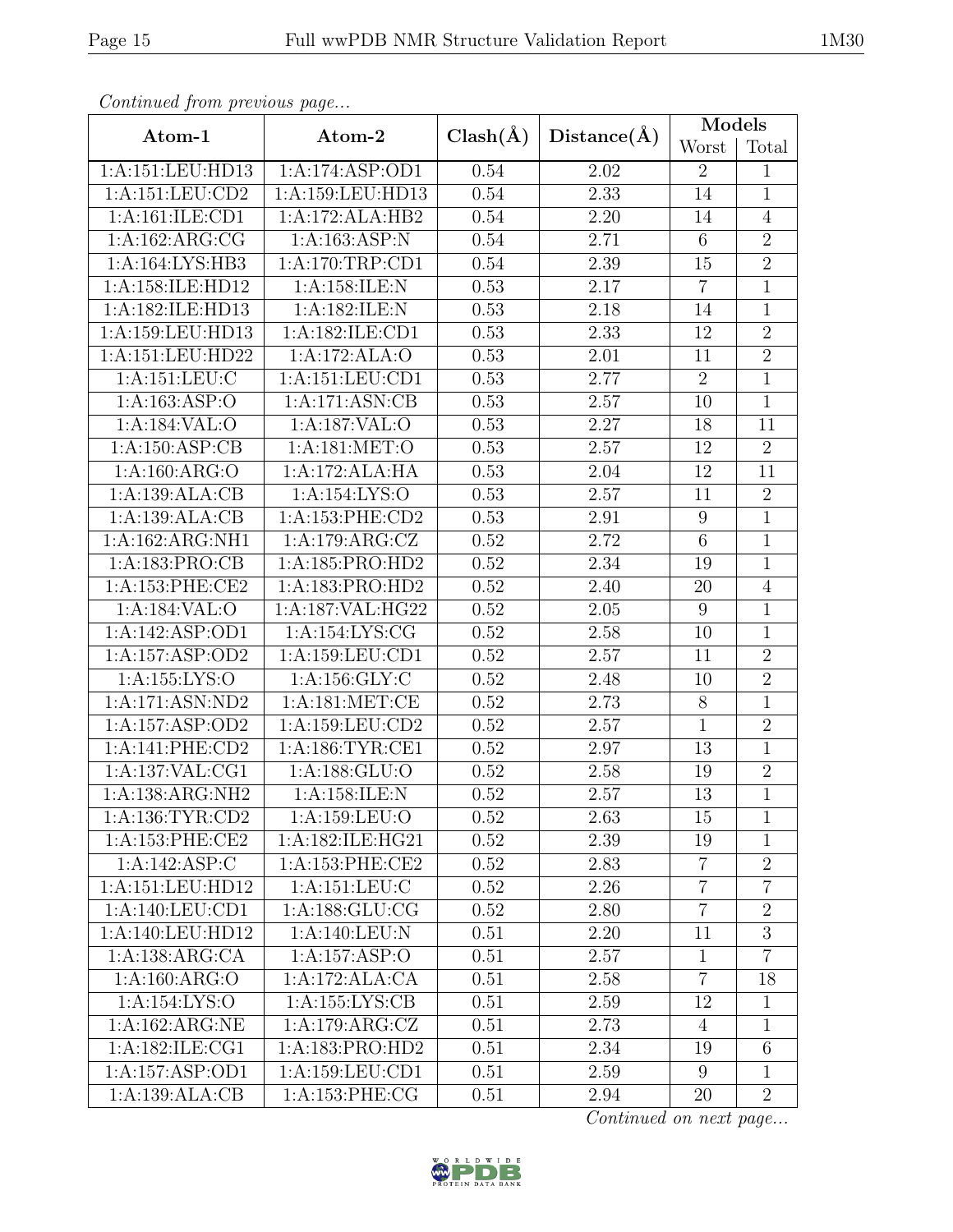| Continuati jibni protibus puga   |                                       |                   |                   | Models          |                  |  |
|----------------------------------|---------------------------------------|-------------------|-------------------|-----------------|------------------|--|
| Atom-1                           | $Clash(\AA)$<br>Distance(A)<br>Atom-2 |                   | Worst             | Total           |                  |  |
| 1:A:143:PHE:CZ                   | 1:A:150:ASP:OD2                       | $\overline{0.51}$ | 2.63              | 16              | $\overline{2}$   |  |
| 1:A:139:ALA:HB3                  | 1:A:157:ASP:HB2                       | 0.51              | 1.82              | 14              | $\mathbf{1}$     |  |
| 1:A:155:LYS:O                    | 1:A:155:LYS:CD                        | 0.51              | 2.59              | $\sqrt{2}$      | $\mathfrak{Z}$   |  |
| 1:A:151:LEU:CG                   | 1:A:182:ILE:HD12                      | 0.51              | 2.34              | $\overline{5}$  | $\overline{2}$   |  |
| $1: A: 159: LEU: \overline{CD1}$ | 1:A:182:ILE:CD1                       | 0.51              | 2.89              | $\overline{6}$  | $\mathbf{1}$     |  |
| 1: A:160: ARG:HG3                | 1:A:161:ILE:N                         | 0.51              | 2.21              | 12              | $\overline{2}$   |  |
| 1:A:138:ARG:HH21                 | 1:A:158:ILE:HD13                      | 0.51              | 1.66              | 14              | $\overline{2}$   |  |
| 1:A:169:TRP:CE3                  | 1:A:182:ILE:C                         | 0.51              | 2.84              | 13              | $\overline{2}$   |  |
| 1:A:153:PHE:CZ                   | 1:A:183:PRO:CD                        | 0.50              | 2.93              | $\overline{20}$ | $\overline{3}$   |  |
| 1:A:164:LYS:HD3                  | 1: A:170:TRP:CG                       | 0.50              | 2.41              | 10              | $\mathbf{1}$     |  |
| 1: A:160:ARG:HG2                 | 1:A:161:ILE:N                         | 0.50              | 2.21              | $8\,$           | $\overline{4}$   |  |
| 1:A:159:LEU:HD22                 | 1:A:182:ILE:HD13                      | 0.50              | 1.82              | 16              | $\overline{2}$   |  |
| 1:A:151:LEU:CD1                  | 1:A:174:ASP:OD2                       | 0.50              | 2.60              | $\overline{3}$  | $\mathbf{1}$     |  |
| 1:A:139:ALA:HB3                  | 1:A:154:LYS:O                         | 0.50              | 2.06              | 11              | $\sqrt{2}$       |  |
| 1:A:150:ASP:OD1                  | 1:A:169:TRP:CZ3                       | 0.50              | 2.64              | $\mathbf{1}$    | $\sqrt{2}$       |  |
| 1:A:139:ALA:C                    | 1:A:156:GLY:HA2                       | 0.50              | $\overline{2.26}$ | $\overline{4}$  | $\overline{2}$   |  |
| 1: A: 136: TYR: CD1              | 1:A:160:ARG:HG3                       |                   | 2.42              | 10              | $\mathbf{1}$     |  |
| 1:A:151:LEU:HD13                 | 1:A:174:ASP:HB2                       |                   | 1.84              | $\overline{3}$  | $\overline{1}$   |  |
| 1:A:151:LEU:O                    | 1:A:182:ILE:CD1                       |                   | 2.60              | 19              | $\mathbf{1}$     |  |
| 1:A:184:VAL:H                    | 1:A:185:PRO:CD                        | 0.50              | 2.20              | 9               | $\boldsymbol{6}$ |  |
| 1:A:160:ARG:NH2                  | 1:A:174:ASP:O                         | 0.50              | $\overline{2}.45$ | $\overline{5}$  | $\mathbf{1}$     |  |
| 1:A:150:ASP:CG                   | 1:A:169:TRP:CZ3                       | 0.49              | 2.85              | $\,6$           | $\sqrt{2}$       |  |
| 1:A:157:ASP:OD1                  | 1:A:158:ILE:N                         | 0.49              | 2.45              | $\overline{2}$  | $\overline{4}$   |  |
| 1:A:159:LEU:CD2                  | 1:A:174:ASP:OD1                       | 0.49              | 2.60              | 13              | $\sqrt{2}$       |  |
| 1: A: 153: PHE: CE1              | 1:A:183:PRO:CG                        | 0.49              | 2.95              | 9               | $\mathbf{1}$     |  |
| 1:A:173:GLU:CD                   | 1:A:179:ARG:NH1                       | 0.49              | 2.66              | 18              | $\mathbf{1}$     |  |
| 1:A:153:PHE:HE2                  | 1:A:182:ILE:HG21                      | 0.49              | 1.66              | 19              | $\mathbf{1}$     |  |
| 1:A:173:GLU:OE2                  | 1:A:179:ARG:NE                        | 0.49              | 2.46              | $\overline{4}$  | $\overline{3}$   |  |
| 1:A:173:GLU:OE2                  | 1:A:179:ARG:CD                        | 0.49              | 2.60              | 14              | 1                |  |
| 1:A:150:ASP:HB3                  | 1:A:169:TRP:CZ3                       | 0.49              | 2.43              | 18              | 3                |  |
| 1:A:137:VAL:CA                   | 1: A: 188: GLU:O                      | 0.49              | 2.60              | 20              | $\overline{4}$   |  |
| 1:A:142:ASP:C                    | 1: A: 153: PHE: CE1                   | 0.49              | 2.86              | 11              | 4                |  |
| 1:A:139:ALA:HB3                  | 1:A:153:PHE:HB2                       | 0.49              | 1.83              | 20              | $\mathbf{1}$     |  |
| 1:A:153:PHE:CZ                   | 1:A:183:PRO:HD2                       | 0.49              | 2.43              | $\overline{4}$  | $\mathbf{1}$     |  |
| 1:A:163:ASP:O                    | 1:A:164:LYS:NZ                        | 0.49              | 2.42              | 8               | $\mathbf{1}$     |  |
| 1: A: 137: VAL: CG2              | 1:A:161:ILE:HD13                      | 0.49              | 2.38              | 19              | $\overline{2}$   |  |
| 1:A:182:ILE:HG23                 | 1:A:183:PRO:CD                        | 0.49              | 2.38              | 19              | $\mathbf{1}$     |  |
| 1:A:185:PRO:C                    | 1:A:187:VAL:N                         | 0.49              | 2.66              | 11              | $\overline{7}$   |  |
| 1: A: 185: PRO: O                | 1:A:187:VAL:O                         | 0.49              | 2.31              | 20              | $\overline{4}$   |  |
| 1:A:173:GLU:OE2                  | 1:A:179:ARG:CZ                        | 0.49              | 2.61              | 18              | $\overline{2}$   |  |
| 1:A:161:ILE:CG2                  | 1:A:161:ILE:O                         | 0.49              | 2.61              | 15              | $\mathbf{1}$     |  |

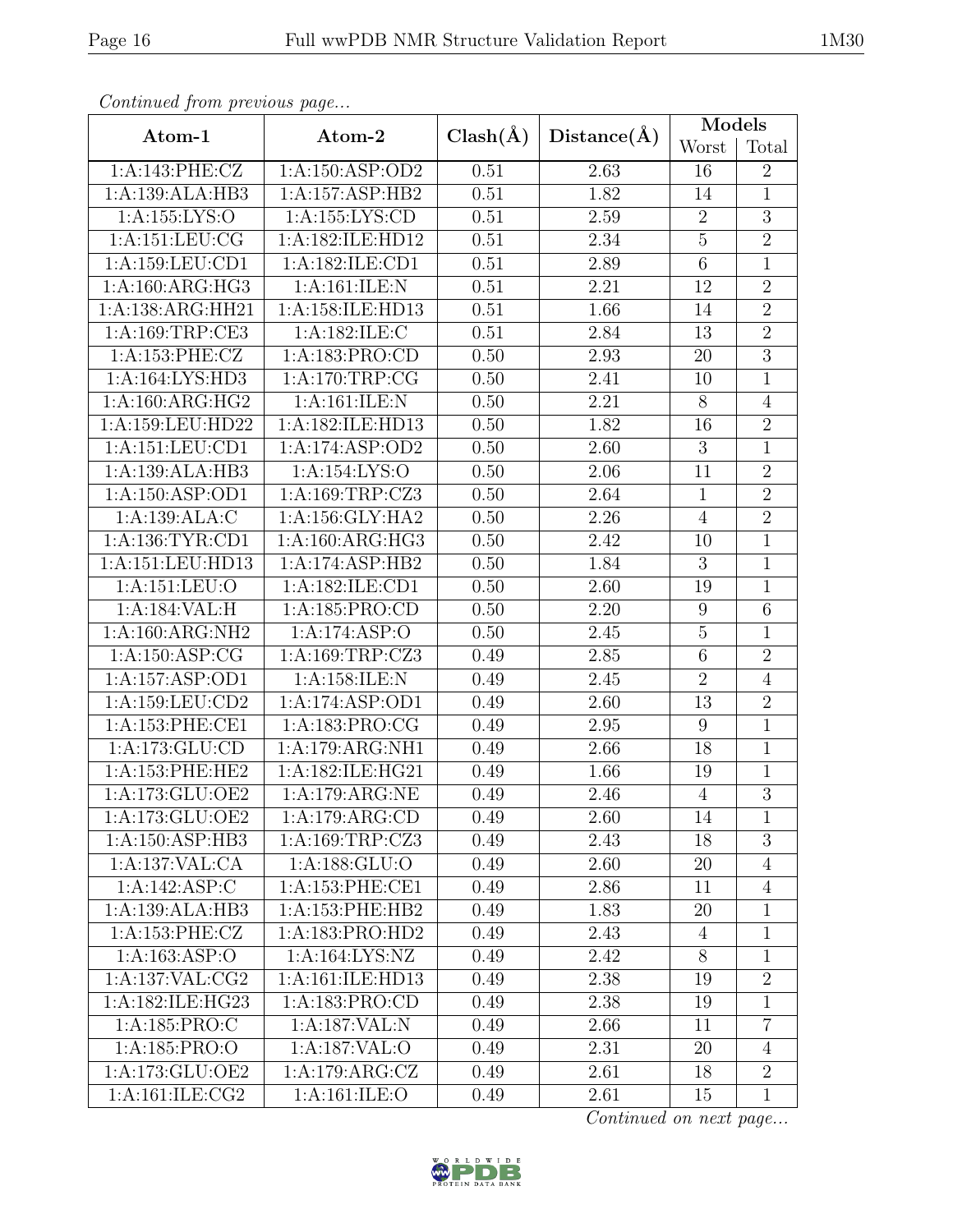| Atom-1              | Atom-2              | $Clash(\AA)$ | Distance(A) | Models         |                  |  |
|---------------------|---------------------|--------------|-------------|----------------|------------------|--|
|                     |                     |              |             | Worst          | Total            |  |
| 1:A:174:ASP:O       | 1:A:177:GLY:N       |              | 2.46        | 13             | 10               |  |
| 1:A:151:LEU:HD13    | 1:A:178:LYS:HE2     | 0.48         | 1.84        | 15             | $\mathbf{1}$     |  |
| 1:A:164:LYS:HB2     | 1: A:170:TRP:CD1    | 0.48         | 2.43        | 16             | $\overline{4}$   |  |
| 1:A:138:ARG:CZ      | 1:A:158:ILE:CD1     | 0.48         | 2.91        | 3              | $\overline{2}$   |  |
| 1:A:142:ASP:OD2     | 1:A:155:LYS:CG      | 0.48         | 2.60        | 11             | $\mathbf{1}$     |  |
| 1:A:182:ILE:CG1     | 1:A:183:PRO:CD      | 0.48         | 2.91        | 19             | $\mathbf{1}$     |  |
| 1:A:151:LEU:N       | 1:A:181:MET:O       | 0.48         | 2.44        | 17             | $\overline{2}$   |  |
| 1:A:160:ARG:NH2     | 1:A:173:GLU:OE1     | 0.48         | 2.47        | 20             | $\mathbf{1}$     |  |
| 1:A:169:TRP:CE3     | 1: A:181: MET:HB3   | 0.48         | 2.42        | 16             | $\overline{4}$   |  |
| 1:A:169:TRP:CZ3     | 1:A:182:ILE:HA      | 0.48         | 2.44        | 19             | $\overline{2}$   |  |
| 1:A:142:ASP:OD2     | 1:A:155:LYS:N       | 0.48         | 2.46        | 11             | $\overline{2}$   |  |
| 1:A:138:ARG:CD      | 1:A:188:GLU:OE2     | 0.48         | 2.61        | 6              | $\mathbf{1}$     |  |
| 1:A:142:ASP:HA      | 1:A:154:LYS:HA      | 0.48         | 1.86        | 20             | $\mathbf{1}$     |  |
| 1: A: 184: VAL: CG2 | 1:A:185:PRO:HD3     | 0.48         | 2.38        | $\overline{7}$ | $\mathbf{1}$     |  |
| 1:A:164:LYS:HG2     | 1: A:170:TRP:CD1    | 0.48         | 2.44        | 11             | $\mathbf{1}$     |  |
| 1:A:138:ARG:NH2     | 1:A:156:GLY:O       | 0.48         | 2.47        | 13             | $\mathbf{1}$     |  |
| 1:A:185:PRO:O       | 1: A: 186: TYR: C   | 0.48         | 2.52        | 13             | $\boldsymbol{3}$ |  |
| 1:A:153:PHE:HB3     | 1:A:182:ILE:HD11    | 0.48         | 1.86        | 11             | $\mathbf{1}$     |  |
| 1:A:172:ALA:HB3     | 1:A:182:ILE:HD13    | 0.47         | 1.86        | 9              | $\mathbf{1}$     |  |
| 1:A:138:ARG:CZ      | 1:A:156:GLY:O       |              | 2.61        | 13             | $\mathbf 1$      |  |
| 1:A:143:PHE:CE1     | 1: A:150: ASP:CG    | 0.47         | 2.87        | 16             | $\overline{1}$   |  |
| 1:A:151:LEU:HD11    | 1:A:159:LEU:CD2     | 0.47         | 2.39        | $\overline{2}$ | $\mathbf{1}$     |  |
| 1: A: 136: TYR: N   | 1:A:136:TYR:CD1     | 0.47         | 2.79        | 14             | $\mathbf{1}$     |  |
| 1:A:150:ASP:CA      | 1:A:181:MET:O       | 0.47         | 2.61        | 17             | $\mathbf{1}$     |  |
| 1:A:182:ILE:CG2     | 1:A:187:VAL:HG11    | 0.47         | 2.39        | $9\phantom{.}$ | $\mathbf{1}$     |  |
| 1:A:151:LEU:CG      | 1:A:159:LEU:HD23    | 0.47         | 2.39        | 10             | $\mathbf{1}$     |  |
| 1:A:183:PRO:HG2     | 1: A: 186: TYR: CD1 | 0.47         | 2.44        | 19             | $\mathbf{1}$     |  |
| 1:A:143:PHE:CZ      | 1: A: 150: ASP: HB2 | 0.47         | 2.44        | 6              | $\overline{1}$   |  |
| 1: A:153: PHE:CE2   | 1:A:183:PRO:CD      | 0.47         | 2.98        | 20             | 4                |  |
| 1:A:157:ASP:OD1     | 1:A:159:LEU:HD11    | 0.47         | 2.10        | 9              | $\mathbf{1}$     |  |
| 1:A:161:ILE:HG13    | 1:A:164:LYS:HZ1     | 0.47         | 1.69        | 18             | $\mathbf{1}$     |  |
| 1:A:170:TRP:O       | 1:A:182:ILE:CD1     | 0.47         | 2.62        | $\overline{7}$ | $\mathbf{1}$     |  |
| 1:A:157:ASP:OD2     | 1:A:159:LEU:CG      |              | 2.63        | 11             | $\mathbf{1}$     |  |
| 1: A:170:TRP: C     | 1: A:181: MET:CE    |              | 2.83        | 14             | $\mathbf{1}$     |  |
| 1:A:138:ARG:NH1     | 1:A:188:GLU:OE2     | 0.47         | 2.47        | 6              | $\mathbf{1}$     |  |
| 1:A:141:PHE:CD2     | 1: A: 186: TYR: CZ  | 0.47         | 3.02        | 13             | $\mathbf{1}$     |  |
| 1:A:151:LEU:CD1     | 1:A:174:ASP:OD1     | 0.47         | 2.60        | 13             | $\mathbf{1}$     |  |
| 1:A:138:ARG:HD3     | 1:A:157:ASP:O       | 0.47         | 2.10        | 14             | $\mathbf{1}$     |  |
| 1: A: 136: TYR: HA  | 1:A:159:LEU:O       | 0.47         | $2.10\,$    | 15             | $\overline{4}$   |  |
| 1:A:153:PHE:CB      | 1:A:157:ASP:OD2     | 0.46         | 2.63        | 12             | $\mathbf{1}$     |  |
| 1:A:139:ALA:CB      | 1:A:157:ASP:OD2     | 0.46         | 2.62        | 12             | $\mathbf{1}$     |  |

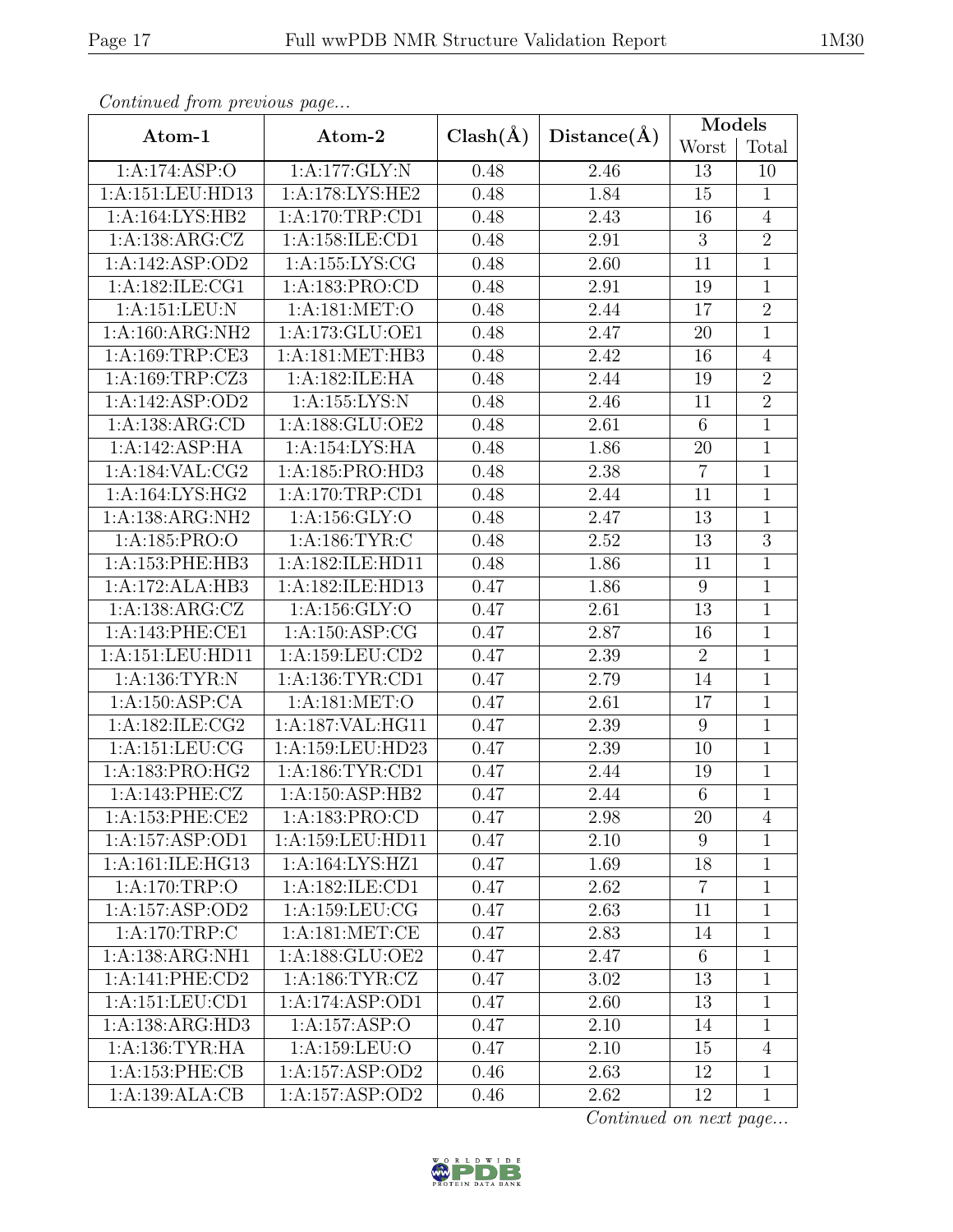| Continued from previous page |                              |              |             | Models           |                |  |
|------------------------------|------------------------------|--------------|-------------|------------------|----------------|--|
| Atom-1                       | Atom-2                       | $Clash(\AA)$ | Distance(A) | Worst            | Total          |  |
| 1:A:142:ASP:OD1              | 1:A:142:ASP:C                | 0.46         | 2.53        | 17               | $\mathbf 1$    |  |
| 1:A:150:ASP:N                | 1:A:150:ASP:OD1              | 0.46         | 2.49        | $\overline{7}$   | $\mathbf{1}$   |  |
| 1:A:168:GLN:HG2              | 1:A:169:TRP:CD1              | 0.46         | 2.44        | 20               | $\overline{2}$ |  |
| 1:A:151:LEU:HB3              | 1:A:182:ILE:CG2              | 0.46         | 2.40        | $\overline{4}$   | $\overline{2}$ |  |
| 1:A:153:PHE:CZ               | 1:A:183:PRO:CG               | 0.46         | 2.99        | 9                | $\overline{2}$ |  |
| 1:A:150:ASP:HB3              | 1: A:169:TRP:CH2             | 0.46         | 2.46        | 18               | $\mathbf{1}$   |  |
| 1:A:139:ALA:O                | 1:A:156:GLY:HA2              | 0.46         | 2.11        | 20               | $\mathbf{1}$   |  |
| 1:A:158:ILE:N                | 1:A:158:ILE:CD1              | 0.46         | 2.79        | $\overline{7}$   | 1              |  |
| 1: A: 155: LYS: C            | 1:A:155:LYS:HD2              | 0.46         | 2.30        | 19               | $\overline{2}$ |  |
| 1:A:164:LYS:HD2              | 1:A:170:TRP:CG               | 0.46         | 2.45        | 10               | $\mathbf{1}$   |  |
| 1: A: 164: LYS: HG3          | 1:A:170:TRP:CD1              | 0.46         | 2.46        | 12               | $\overline{4}$ |  |
| 1:A:182:ILE:HB               | 1:A:183:PRO:HD2              | 0.46         | 1.87        | 13               | $\mathbf{1}$   |  |
| 1:A:153:PHE:CD1              | 1:A:153:PHE:N                | 0.46         | 2.84        | 12               | $\mathbf{1}$   |  |
| 1:A:186:TYR:O                | 1:A:187:VAL:CG1              | 0.45         | 2.63        | 9                | $\mathbf{1}$   |  |
| 1:A:155:LYS:O                | $1:A:157:ASP:\overline{N}$   | 0.45         | 2.49        | 10               | $\mathbf{1}$   |  |
| 1:A:138:ARG:NH2              | 1:A:189:LYS:C                | 0.45         | 2.69        | 11               | $\overline{1}$ |  |
| 1:A:141:PHE:CG               | 1:A:186:TYR:CG               | 0.45         | 3.05        | 12               | 1              |  |
| 1:A:142:ASP:CG               | 1:A:143:PHE:N                | 0.45         | 2.69        | 9                | $\overline{2}$ |  |
| 1: A: 153: PHE: CE1          | 1:A:183:PRO:CD               | 0.45         | 2.99        | $\boldsymbol{9}$ | $\overline{3}$ |  |
| 1:A:169:TRP:CE3              | 1:A:182:ILE:CA               | 0.45         | 2.99        | 13               | $\mathbf{1}$   |  |
| 1:A:159:LEU:HD12             | 1:A:159:LEU:N                | 0.45         | 2.26        | 10               | $\mathbf{1}$   |  |
| 1:A:162:ARG:NH1              | 1:A:163:ASP:OD2              | 0.45         | 2.50        | $\overline{7}$   | $\mathbf{1}$   |  |
| 1:A:164:LYS:HE2              | 1: A:170:TRP:CD2             | 0.45         | 2.47        | 13               | 1              |  |
| 1:A:139:ALA:O                | 1:A:155:LYS:C                | 0.45         | 2.55        | $8\,$            | $\overline{2}$ |  |
| 1: A: 164: LYS: CD           | 1:A:170:TRP:HB3              | 0.45         | 2.42        | 10               | $\mathbf{1}$   |  |
| 1:A:138:ARG:NH2              | 1:A:189:LYS:O                | 0.45         | 2.50        | 11               | $\mathbf{1}$   |  |
| 1:A:138:ARG:NH1              | 1:A:156:GLY:O                | 0.45         | 2.50        | 13               | $\mathbf{1}$   |  |
| 1:A:163:ASP:N                | 1:A:163:ASP:OD1              | 0.45         | 2.50        | 14               | $\overline{2}$ |  |
| 1:A:172:ALA:HB3              | 1:A:182:ILE:HD11             | 0.45         | 1.88        | 14               | $\mathbf{1}$   |  |
| 1:A:155:LYS:O                | 1:A:155:LYS:HD2              | 0.45         | 2.12        | 18               | $\mathbf{1}$   |  |
| 1:A:143:PHE:CE2              | 1:A:150:ASP:OD2              | 0.45         | 2.69        | 3                | $\mathbf{1}$   |  |
| 1:A:138:ARG:NH2              | 1:A:158:ILE:CG1              | 0.45         | 2.80        | $\overline{5}$   | $\mathbf{1}$   |  |
| 1:A:153:PHE:HB2              | 1:A:157:ASP:CB               | 0.45         | 2.42        | 17               | $\mathbf{1}$   |  |
| 1:A:137:VAL:CG2              | 1:A:182:ILE:HD11             | 0.45         | 2.39        | 20               | $\mathbf{1}$   |  |
| 1:A:158:ILE:HD13             | 1: A: 159: LEU: N            | 0.45         | 2.27        | 20               | $\mathbf{1}$   |  |
| 1:A:140:LEU:HD11             | 1: A: 188: GLU: CD           | 0.45         | 2.32        | 17               | $\mathbf{1}$   |  |
| 1: A:170:TRP:CE2             | 1: A: 184: VAL: CG2          | 0.44         | 3.00        | $\overline{4}$   | $\mathbf{1}$   |  |
| 1: A: 186: TYR: C            | 1: A: 187: VAL: CG1          | 0.44         | 2.85        | 16               | 3              |  |
| 1:A:143:PHE:CD1              | 1:A:143:PHE:C                | 0.44         | 2.90        | 19               | $\overline{2}$ |  |
| 1: A: 138: ARG: CG           | 1: A: 138: ARG: O            | 0.44         | 2.65        | 15               | $\mathbf{1}$   |  |
| 1:A:140:LEU:CD1              | $1:A:188:GLU:H\overline{G3}$ | 0.44         | 2.40        | 8                | $\overline{4}$ |  |

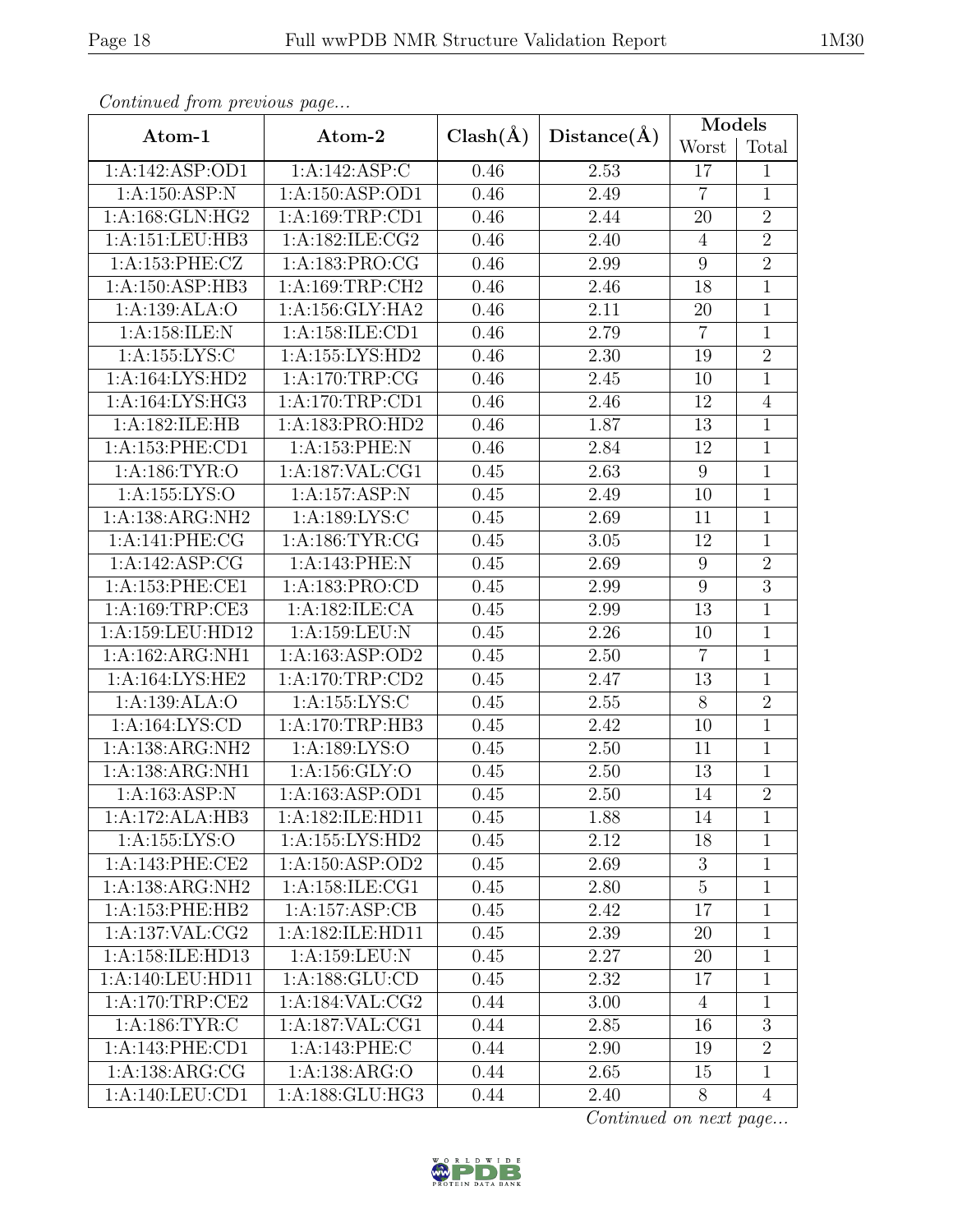| Continued from previous page |                     |              |                   |                |                |
|------------------------------|---------------------|--------------|-------------------|----------------|----------------|
| Atom-1                       | Atom-2              | $Clash(\AA)$ | Distance(A)       | Models         |                |
|                              |                     |              |                   | Worst          | Total          |
| 1: A: 156: GLY: O            | 1:A:157:ASP:O       | 0.44         | 2.35              | 10             | $\overline{2}$ |
| 1:A:142:ASP:HB2              | 1:A:154:LYS:CG      | 0.44         | 2.42              | 10             | 1              |
| 1:A:137:VAL:HG23             | 1:A:159:LEU:HB2     | 0.44         | 1.88              | 18             | $\mathbf{1}$   |
| 1:A:150:ASP:CB               | 1:A:169:TRP:CH2     | 0.44         | $\overline{3}.00$ | 18             | $\mathbf{1}$   |
| 1:A:138:ARG:CZ               | 1:A:158:ILE:CG1     | 0.44         | 2.95              | $\overline{5}$ | $\mathbf{1}$   |
| 1:A:142:ASP:OD2              | 1: A: 155: LYS: CB  | 0.44         | 2.65              | 11             | $\mathbf{1}$   |
| 1:A:182:ILE:HG23             | 1:A:183:PRO:N       | 0.44         | 2.27              | 19             | $\mathbf 1$    |
| 1:A:142:ASP:HB2              | 1:A:155:LYS:N       | 0.44         | 2.27              | $\mathbf{1}$   | 3              |
| 1:A:141:PHE:C                | 1:A:142:ASP:OD1     | 0.44         | 2.55              | 11             | $\sqrt{2}$     |
| 1:A:169:TRP:CE3              | 1:A:182:ILE:HA      | 0.44         | 2.48              | 19             | $\mathbf{1}$   |
| 1:A:174:ASP:OD1              | 1:A:175:SER:N       | 0.44         | 2.49              | 20             | $\mathbf{1}$   |
| 1:A:138:ARG:HH21             | 1:A:158:ILE:HD11    | 0.44         | 1.70              | $\overline{4}$ | $\overline{1}$ |
| 1:A:142:ASP:CG               | 1:A:155:LYS:HB3     | 0.44         | 2.33              | 11             | $\mathbf 1$    |
| 1:A:161:ILE:HG23             | 1: A:164: LYS: HE2  | 0.44         | 1.90              | $\overline{8}$ | $\mathbf{1}$   |
| 1:A:169:TRP:CZ3              | 1:A:183:PRO:HD3     | 0.44         | 2.47              | 17             | $\overline{2}$ |
| 1:A:155:LYS:O                | 1: A: 155: LYS: HE2 | 0.44         | 2.09              | 16             | $\overline{2}$ |
| 1:A:161:ILE:HG13             | 1:A:164:LYS:CE      | 0.44         | 2.43              | 10             | $\mathbf{1}$   |
| 1: A: 158: ILE:C             | 1:A:159:LEU:HD23    |              | 2.33              | 14             | $\mathbf{1}$   |
| $1:$ A:140:LEU:CD2           | 1:A:188:GLU:HG3     |              | 2.43              | 9              | $\overline{3}$ |
| 1:A:173:GLU:CD               | 1:A:179:ARG:CZ      | 0.43         | 2.87              | 18             | $\mathbf{1}$   |
| 1:A:138:ARG:CB               | 1:A:157:ASP:O       | 0.43         | 2.66              | $\mathbf 1$    | $\mathbf{1}$   |
| 1:A:141:PHE:CB               | 1: A: 186: TYR: CD2 | 0.43         | 3.01              | 3              | 1              |
| 1: A: 186: TYR: C            | 1:A:187:VAL:HG13    | 0.43         | 2.34              | 9              | $\mathbf{1}$   |
| 1:A:140:LEU:HD21             | 1:A:188:GLU:CG      | 0.43         | 2.43              | $\overline{7}$ | $\overline{2}$ |
| 1:A:137:VAL:CG1              | 1:A:161:ILE:HD13    | 0.43         | $\overline{2}.44$ | $\overline{5}$ | $\overline{2}$ |
| 1:A:141:PHE:C                | 1:A:142:ASP:O       | 0.43         | 2.57              | 9              | $\overline{4}$ |
| 1:A:140:LEU:CD2              | 1:A:188:GLU:CD      | 0.43         | 2.85              | 18             | $\,1$          |
| 1:A:173:GLU:HA               | 1: A:178: LYS:O     | 0.43         | $\overline{2.14}$ | 3              | 5              |
| 1:A:151:LEU:HG               | 1:A:159:LEU:HD23    | 0.43         | 1.90              | 10             | $\mathbf{1}$   |
| 1: A: 155: LYS: O            | 1:A:155:LYS:HE3     | 0.43         | 2.10              | 16             | $\mathbf{1}$   |
| 1:A:142:ASP:HB3              | 1:A:154:LYS:CG      | 0.42         | 2.44              | $\overline{4}$ | $\mathbf{1}$   |
| 1:A:138:ARG:NH2              | 1:A:158:ILE:HD13    | 0.42         | 2.29              | $\overline{2}$ | 1              |
| 1:A:171:ASN:O                | 1:A:171:ASN:OD1     | 0.42         | 2.38              | $\overline{7}$ | $\mathbf{1}$   |
| 1:A:137:VAL:HG12             | 1: A: 189: LYS: HD2 | 0.42         | 1.90              | $\overline{4}$ | 1              |
| 1:A:138:ARG:NH2              | 1:A:158:ILE:HG13    | 0.42         | 2.30              | $\overline{5}$ | $\mathbf{1}$   |
| 1:A:137:VAL:HG21             | 1:A:161:ILE:CD1     | 0.42         | 2.44              | 19             | 1              |
| 1: A:161: ILE: O             | 1: A:161: ILE: HG22 | 0.42         | 2.14              | 15             | $\mathbf{1}$   |
| 1:A:151:LEU:HD13             | 1: A:178: LYS: HD2  | 0.42         | 1.90              | 17             | $\mathbf{1}$   |
| 1:A:162:ARG:NH1              | 1:A:179:ARG:CD      | 0.42         | 2.83              | $\overline{2}$ | $\mathbf{1}$   |
| 1:A:155:LYS:O                | 1:A:155:LYS:HG3     | 0.42         | $2.14\,$          | $\overline{6}$ | $\mathbf{1}$   |

Continued on next page...



1:A:160:ARG:O 1:A:173:GLU:N 0.42 2.52 11 2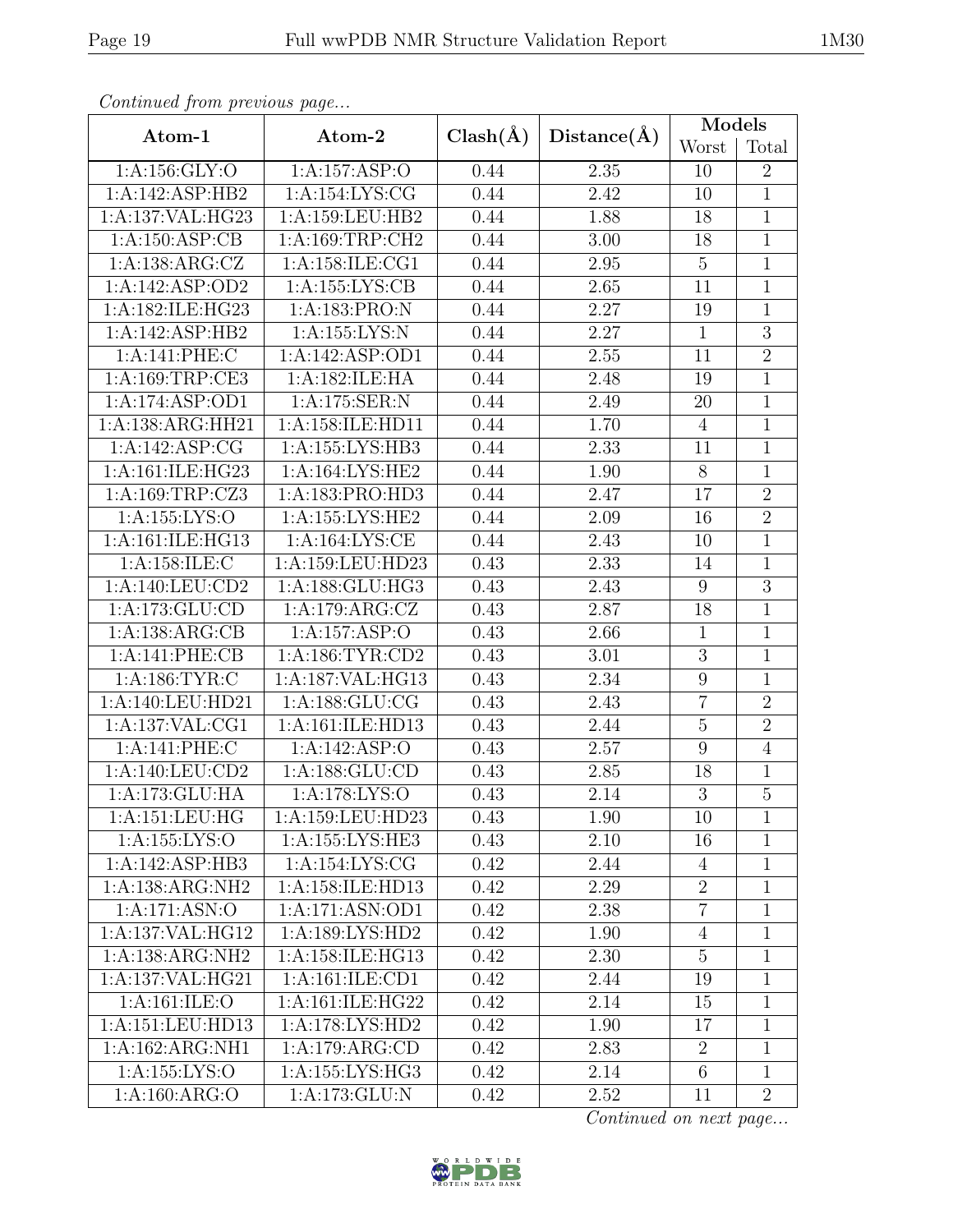| Continued from previous page |                                      |              |             | Models           |                |
|------------------------------|--------------------------------------|--------------|-------------|------------------|----------------|
| $Atom-1$                     | Atom-2                               | $Clash(\AA)$ | Distance(A) | Worst            | Total          |
| 1: A: 168: GLN: CG           | 1:A:169:TRP:CD1                      | 0.42         | 3.02        | 11               | 1              |
| 1:A:162:ARG:NE               | 1:A:163:ASP:OD1                      | 0.42         | 2.52        | 19               | $\overline{1}$ |
| 1:A:141:PHE:CD1              | 1: A:186: TYR: CE1                   | 0.42         | 3.07        | 10               | $\overline{2}$ |
| 1:A:138:ARG:CD               | 1:A:156:GLY:O                        | 0.42         | 2.67        | 17               | $\overline{1}$ |
| 1:A:139:ALA:HB2              | 1:A:187:VAL:HG12                     | 0.42         | 1.92        | $\mathbf{1}$     | $\overline{2}$ |
| 1:A:150:ASP:O                | 1:A:152:PRO:HD3                      | 0.42         | $2.15\,$    | $\overline{2}$   | $\overline{1}$ |
| 1:A:138:ARG:CZ               | 1: A: 156: GLY: C                    | 0.42         | 2.88        | 13               | $\mathbf{1}$   |
| 1:A:138:ARG:NH2              | 1:A:158:ILE:CD1                      | 0.42         | 2.82        | 3                | $\mathbf 1$    |
| 1:A:141:PHE:HB3              | 1: A: 186: TYR: CG                   | 0.42         | 2.49        | 10               | $\overline{1}$ |
| 1:A:181:MET:C                | 1:A:182:ILE:CG2                      | 0.42         | 2.88        | $\overline{7}$   | $\mathbf{1}$   |
| 1:A:142:ASP:CA               | 1:A:153:PHE:CD2                      | 0.42         | $3.02\,$    | 12               | $\overline{1}$ |
| 1:A:183:PRO:HB2              | 1:A:186:TYR:HB2                      | 0.42         | 1.91        | 15               | $\overline{1}$ |
| 1:A:155:LYS:H                | 1:A:155:LYS:CE                       | 0.41         | 2.28        | 8                | $\overline{2}$ |
| 1:A:171:ASN:CB               | 1: A:181: MET:HE3                    | 0.41         | 2.45        | 15               | $\mathbf{1}$   |
| 1:A:137:VAL:HB               | 1:A:188:GLU:O                        | 0.41         | $2.15\,$    | 11               | $\overline{4}$ |
| 1: A: 153: PHE: CE2          | 1:A:182:ILE:HG23                     | 0.41         | $2.50\,$    | 18               | $\mathbf{1}$   |
| 1:A:143:PHE:O                | 1: A:143: PHE:CD1                    | 0.41         | 2.73        | $\mathbf{3}$     | $\mathbf{1}$   |
| 1:A:164:LYS:CD               | 1:A:170:TRP:CB                       | 0.41         | 2.99        | 10               | $\mathbf{1}$   |
| 1:A:137:VAL:HG13             | 1:A:161:ILE:HD13                     | 0.41         | 1.91        | 17               | $\overline{1}$ |
| 1:A:161:ILE:CG1              | 1:A:164:LYS:HE3                      | 0.41         | 2.46        | $8\,$            | $\overline{1}$ |
| 1:A:138:ARG:HG3              | 1:A:139:ALA:N                        | 0.41         | 2.30        | 17               | $\overline{1}$ |
| 1:A:142:ASP:HB2              | 1:A:154:LYS:CB                       | 0.41         | 2.45        | 17               | $\mathbf{1}$   |
| 1:A:138:ARG:CZ               | $1:A:158:\overline{\text{ILE:HD12}}$ | 0.41         | 2.45        | 18               | $\mathbf{1}$   |
| 1:A:182:ILE:CG2              | 1:A:183:PRO:HD2                      | 0.41         | 2.40        | $\boldsymbol{9}$ | $\overline{1}$ |
| 1: A: 138: ARG: CZ           | 1:A:158:ILE:HG13                     | 0.41         | 2.45        | $\overline{5}$   | $\mathbf{1}$   |
| 1:A:143:PHE:CE1              | 1:A:150:ASP:OD2                      | 0.41         | 2.73        | 16               | $\mathbf{1}$   |
| 1:A:151:LEU:HD11             | 1:A:174:ASP:OD2                      | 0.41         | 2.16        | $\boldsymbol{3}$ | $\mathbf{1}$   |
| 1: A: 138: ARG: CG           | 1:A:188:GLU:OE2                      | 0.41         | 2.69        | $\overline{6}$   | $\overline{1}$ |
| 1:A:183:PRO:CG               | 1: A:186: TYR: HB2                   | 0.41         | 2.46        | 20               | 3              |
| 1:A:143:PHE:CB               | 1:A:153:PHE:CE2                      | 0.41         | 3.02        | $\overline{5}$   | $\mathbf{1}$   |
| 1:A:184:VAL:N                | 1:A:185:PRO:HD3                      | 0.41         | 2.26        | $\overline{7}$   | $\overline{2}$ |
| 1:A:138:ARG:HB2              | 1:A:157:ASP:O                        | 0.41         | 2.16        | $8\,$            | $\mathbf{1}$   |
| 1:A:164:LYS:HD3              | 1: A:170:TRP:CB                      | 0.41         | 2.46        | 10               | $\mathbf{1}$   |
| 1:A:162:ARG:HG3              | 1:A:163:ASP:N                        | 0.41         | 2.30        | 11               | $\mathbf{1}$   |
| 1:A:182:ILE:HG12             | 1:A:183:PRO:HD2                      | 0.41         | 1.92        | 19               | $\mathbf{1}$   |
| 1:A:138:ARG:CG               | 1:A:188:GLU:HB2                      | 0.41         | 2.46        | $\overline{4}$   | $\mathbf{1}$   |
| 1:A:156:GLY:O                | 1:A:157:ASP:C                        | 0.41         | 2.59        | 4                | 1              |
| $1:A:164:LYS:\overline{NZ}$  | 1:A:171:ASN:C                        | 0.40         | 2.74        | 10               | $\mathbf{1}$   |
| 1:A:142:ASP:CB               | 1:A:154:LYS:HA                       | 0.40         | 2.46        | 13               | $\mathbf{1}$   |
| 1:A:139:ALA:CB               | 1:A:187:VAL:CG1                      | 0.40         | 2.99        | 15               | $\overline{1}$ |
| 1:A:138:ARG:HG3              | 1:A:188:GLU:OE2                      | 0.40         | 2.15        | 20               | $\mathbf{1}$   |

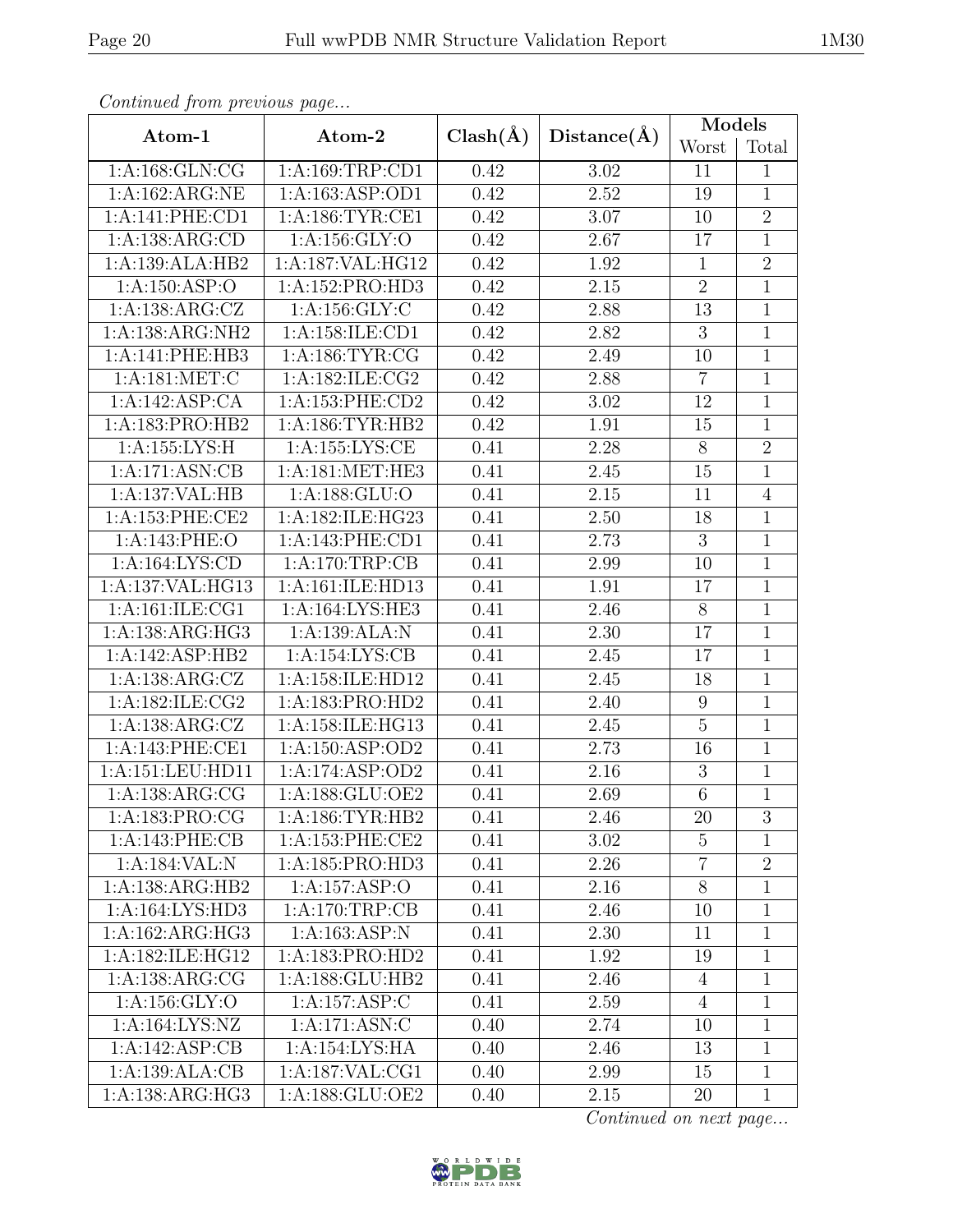|                     |                     |              |             | Models |       |  |
|---------------------|---------------------|--------------|-------------|--------|-------|--|
| Atom-1              | Atom-2              | $Clash(\AA)$ | Distance(A) | Worst  | Total |  |
| 1:A:138:ARG:CD      | 1: A: 188: GLU: HB2 | 0.40         | 2.46        | 9      |       |  |
| 1:A:172:ALA:H       | 1:A:182:ILE:HD13    | 0.40         | 1.76        | 9      | 1     |  |
| 1:A:150:ASP:HB3     | 1: A:181: MET:O     | 0.40         | 2.16        | 19     | 1     |  |
| 1:A:140:LEU:HD21    | 1: A: 188: GLU: HG2 | 0.40         | 1.93        | 1      | 1     |  |
| 1:A:188:GLU:OE1     | 1: A: 189: LYS: O   | 0.40         | 2.39        | 1      | 1     |  |
| 1: A: 136: TYR: HA  | 1:A:160:ARG:HA      | 0.40         | 1.92        | 15     | 1     |  |
| 1:A:139:ALA:HB2     | 1: A: 187: VAL: CG1 | 0.40         | 2.46        | 15     | 1     |  |
| 1: A: 163: ASP: OD1 | 1:A:163:ASP:N       | 0.40         | 2.54        | 16     | 1     |  |
| 1:A:160:ARG:NH1     | 1: A:161: ILE: O    | 0.40         | 2.52        | 1      | 1     |  |
| 1:A:155:LYS:N       | 1:A:155:LYS:HE2     | 0.40         | 2.31        | 14     | 1     |  |
| 1:A:165:PRO:CD      | 1: A:181: MET:HE1   | 0.40         | 2.47        | 14     | 1     |  |
| 1: A: 136: TYR: CA  | 1:A:159:LEU:O       | 0.40         | 2.69        | 15     |       |  |
| 1: A: 136: TYR: CD1 | 1:A:136:TYR:N       | 0.40         | 2.86        | 16     |       |  |

## 6.3 Torsion angles  $(i)$

#### 6.3.1 Protein backbone ①

In the following table, the Percentiles column shows the percent Ramachandran outliers of the chain as a percentile score with respect to all PDB entries followed by that with respect to all NMR entries. The Analysed column shows the number of residues for which the backbone conformation was analysed and the total number of residues.

| Mol | Chain | Analysed            | Favoured           | Allowed                               | <b>Outliers</b>  | Percentiles              |  |
|-----|-------|---------------------|--------------------|---------------------------------------|------------------|--------------------------|--|
|     |       | $48/58$ (83\%)      | $39\pm2(81\pm4\%)$ | $\left  6 \pm 2 (12 \pm 5\%) \right $ | $3\pm1(7\pm3\%)$ | $\boxed{2}$ $\boxed{17}$ |  |
| All |       | $960/1160$ $(83\%)$ | 775 (81\%)         | 120 (12\%)                            | 65 $(7%)$        | $\boxed{2}$ $\boxed{17}$ |  |

All 10 unique Ramachandran outliers are listed below. They are sorted by the frequency of occurrence in the ensemble.

| Mol | Chain | Res | <b>Type</b> | Models (Total) |
|-----|-------|-----|-------------|----------------|
| 1   | А     | 142 | <b>ASP</b>  | 20             |
|     | А     | 143 | PHE         | 11             |
| 1   |       | 185 | <b>PRO</b>  |                |
| 1   | А     | 186 | <b>TYR</b>  | 7              |
| 1   | А     | 165 | <b>PRO</b>  |                |
| 1   |       | 156 | GLY         | 6              |
| 1   | А     | 155 | <b>LYS</b>  | 3              |
| 1   |       | 157 | <b>ASP</b>  | $\overline{2}$ |
|     |       | 154 | <b>LYS</b>  |                |

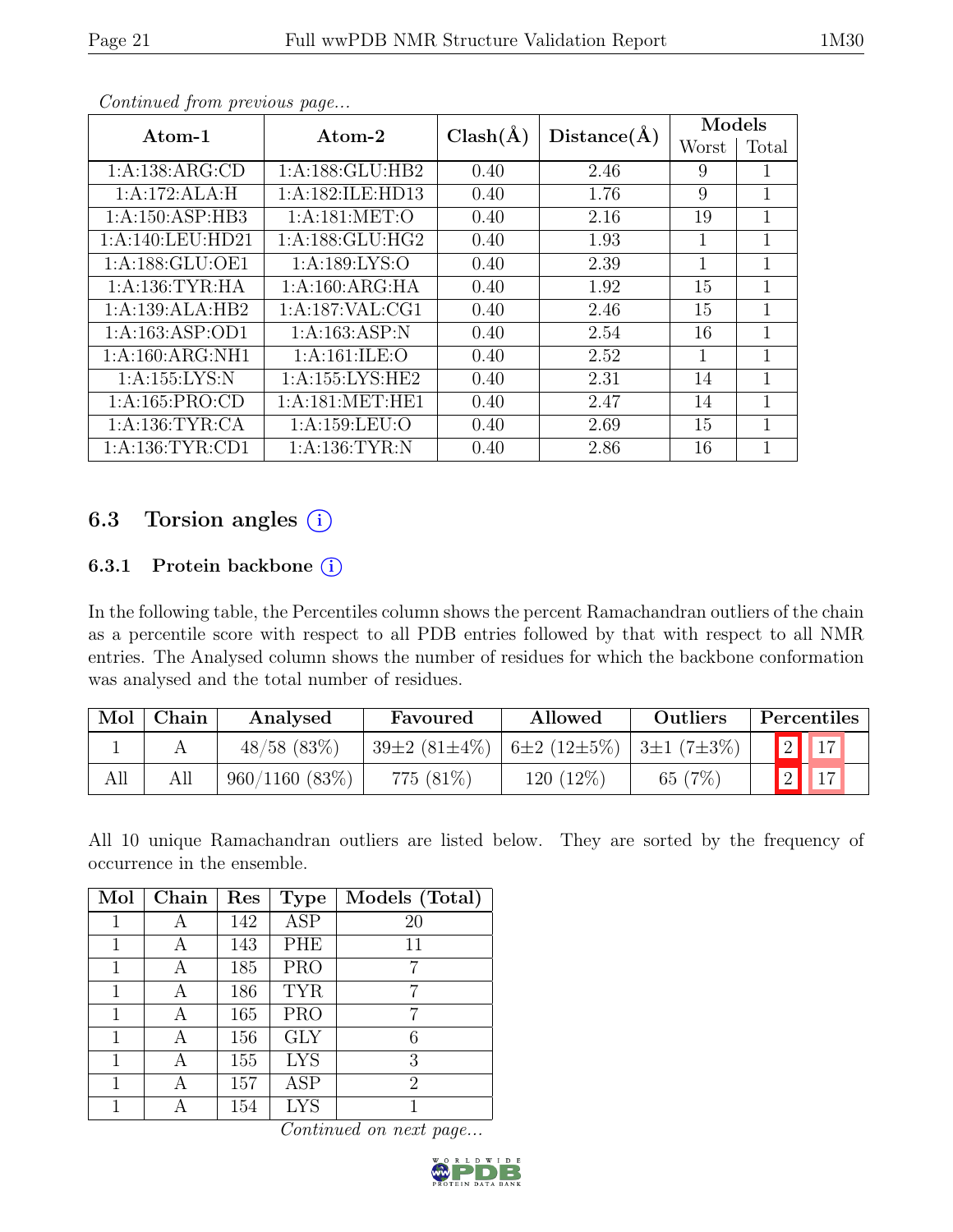Continued from previous page...

|  |             | Mol   Chain   Res   Type   Models (Total) |
|--|-------------|-------------------------------------------|
|  | $167 + GLU$ |                                           |

#### 6.3.2 Protein sidechains  $(i)$

In the following table, the Percentiles column shows the percent sidechain outliers of the chain as a percentile score with respect to all PDB entries followed by that with respect to all NMR entries. The Analysed column shows the number of residues for which the sidechain conformation was analysed and the total number of residues.

| $\operatorname{Mol}$ | Chain | Analysed         | Rotameric          | <b>Outliers</b>    | Percentiles                         |
|----------------------|-------|------------------|--------------------|--------------------|-------------------------------------|
|                      |       | $43/50(86\%)$    | $27\pm2(64\pm5\%)$ | $16\pm2(36\pm5\%)$ | 1 8                                 |
| All                  | All   | $860/1000(86\%)$ | 549 (64%)          | $311 \ (36\%)$     | $\vert\vert 8 \vert$<br>$\boxed{1}$ |

All 33 unique residues with a non-rotameric sidechain are listed below. They are sorted by the frequency of occurrence in the ensemble.

| Mol            | Chain                 | Res            | <b>Type</b>             | Models (Total)   |
|----------------|-----------------------|----------------|-------------------------|------------------|
| $\mathbf{1}$   | $\overline{A}$        | 140            | <b>LEU</b>              | 20               |
| $\overline{1}$ | $\boldsymbol{A}$      | $155\,$        | <b>LYS</b>              | 19               |
| $\overline{1}$ | $\overline{A}$        | 159            | <b>LEU</b>              | $19\,$           |
| $\overline{1}$ | $\overline{A}$        | 141            | PHE                     | $\overline{17}$  |
| $\overline{1}$ | $\overline{A}$        | 142            | ASP                     | 17               |
| $\overline{1}$ | $\boldsymbol{A}$      | 161            | ILE                     | 15               |
| $\overline{1}$ | $\overline{A}$        | 178            | <b>LYS</b>              | $\overline{15}$  |
| $\overline{1}$ | $\boldsymbol{A}$      | 164            | <b>LYS</b>              | 14               |
| $\overline{1}$ | $\overline{A}$        | 189            | $\overline{\text{LYS}}$ | $\overline{1}4$  |
| $\mathbf{1}$   | $\boldsymbol{\rm{A}}$ | 154            | <b>LYS</b>              | $13\,$           |
| $\overline{1}$ | $\overline{A}$        | 163            | ASP                     | 12               |
| $\overline{1}$ | $\boldsymbol{A}$      | 151            | <b>LEU</b>              | 11               |
| $\overline{1}$ | $\overline{A}$        | 186            | <b>TYR</b>              | $10\,$           |
| $\overline{1}$ | $\overline{A}$        | 160            | $\rm{ARG}$              | 9                |
| $\overline{1}$ | $\overline{A}$        | 138            | $\rm{ARG}$              | 9                |
| $\overline{1}$ | $\overline{A}$        | 179            | $\rm{ARG}$              | 9                |
| $\overline{1}$ | $\overline{A}$        | 162            | $\rm{ARG}$              | $\boldsymbol{9}$ |
| $\overline{1}$ | $\boldsymbol{A}$      | 188            | <b>GLU</b>              | 8                |
| $\overline{1}$ | $\overline{A}$        | 136            | <b>TYR</b>              | $\overline{7}$   |
| $\overline{1}$ | $\boldsymbol{A}$      | 167            | ${\rm GLU}$             | $\overline{7}$   |
| $\overline{1}$ | $\overline{A}$        | 143            | PHE                     | $\overline{7}$   |
| $\overline{1}$ | $\boldsymbol{A}$      | 181            | MET                     | $\overline{7}$   |
| $\overline{1}$ | $\overline{A}$        | <sup>182</sup> | ILE                     | $\overline{7}$   |
| $\overline{1}$ | А                     | 150            | ${\rm ASP}$             | $\sqrt{6}$       |

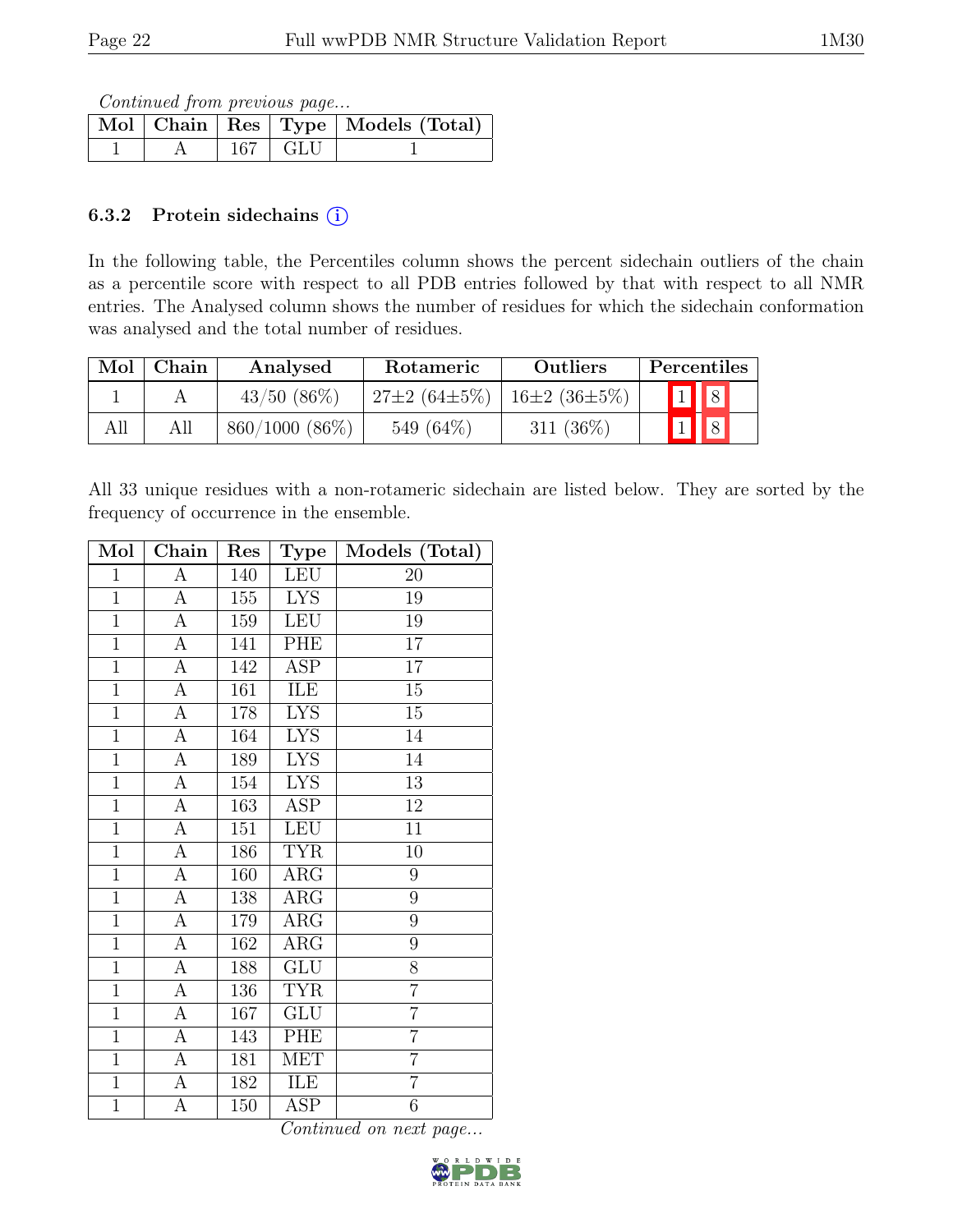| Mol | Chain | Res | <b>Type</b> | Models (Total) |
|-----|-------|-----|-------------|----------------|
|     |       |     | <b>ASP</b>  |                |
|     |       | 157 |             | 6              |
| 1   | А     | 137 | VAL         | 5              |
| 1   | А     | 187 | VAL         | 5              |
| 1   | А     | 158 | ILE         |                |
| 1   | А     | 171 | <b>ASN</b>  | 3              |
| 1   | А     | 174 | <b>ASP</b>  | $\overline{2}$ |
| 1   | А     | 175 | <b>SER</b>  | $\overline{2}$ |
|     |       | 166 | <b>GLU</b>  | $\overline{2}$ |
|     |       | 184 | VAL         |                |

Continued from previous page...

#### 6.3.3 RNA  $(i)$

There are no RNA molecules in this entry.

## 6.4 Non-standard residues in protein, DNA, RNA chains  $(i)$

There are no non-standard protein/DNA/RNA residues in this entry.

### 6.5 Carbohydrates  $(i)$

There are no monosaccharides in this entry.

### 6.6 Ligand geometry  $(i)$

There are no ligands in this entry.

## 6.7 Other polymers  $(i)$

There are no such molecules in this entry.

### 6.8 Polymer linkage issues  $(i)$

There are no chain breaks in this entry.